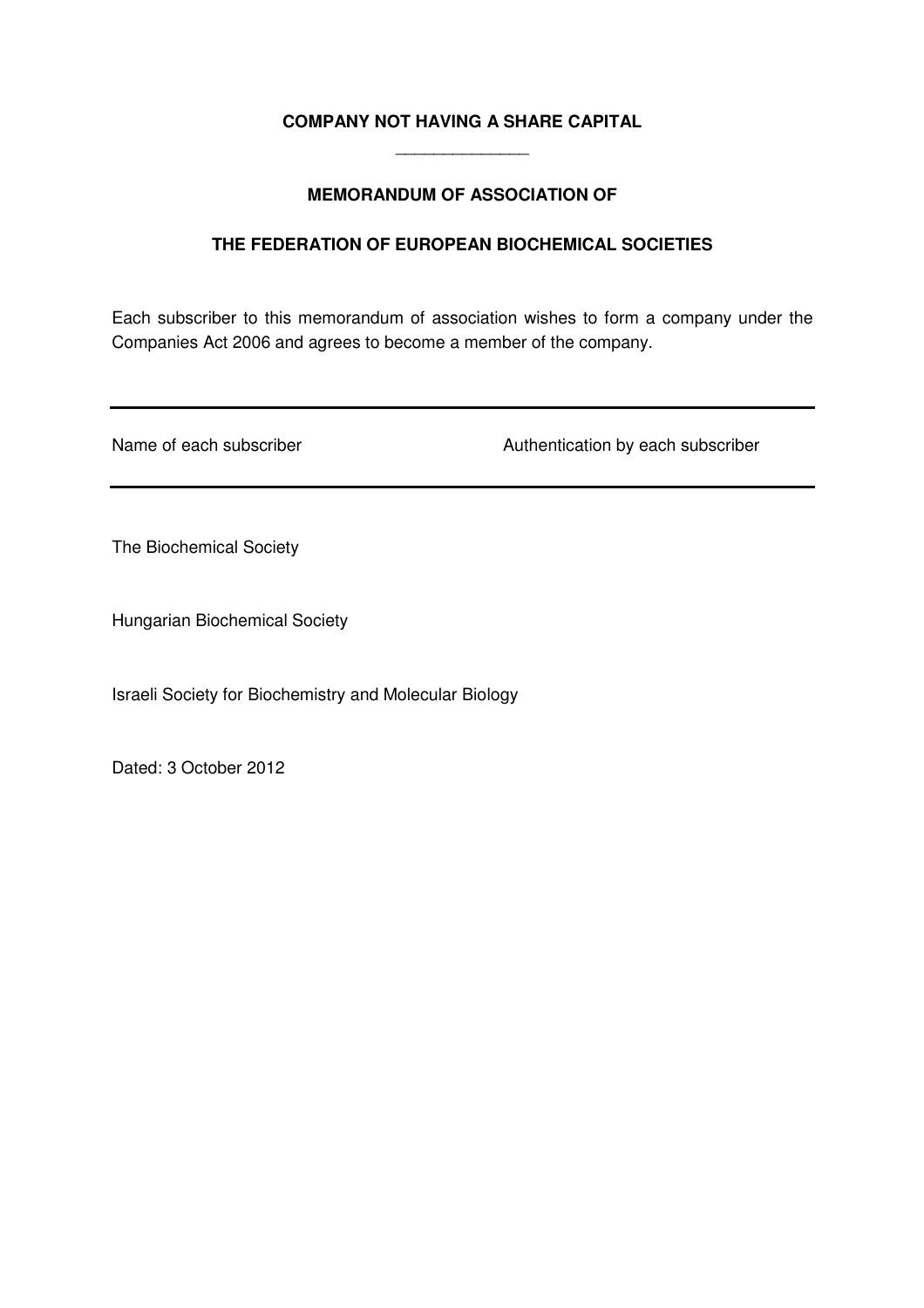**THE COMPANIES ACT 2006** 

## **PRIVATE COMPANY LIMITED BY GUARANTEE**

**ARTICLES OF ASSOCIATION**

**OF**

**THE FEDERATION OF EUROPEAN BIOCHEMICAL SOCIETIES**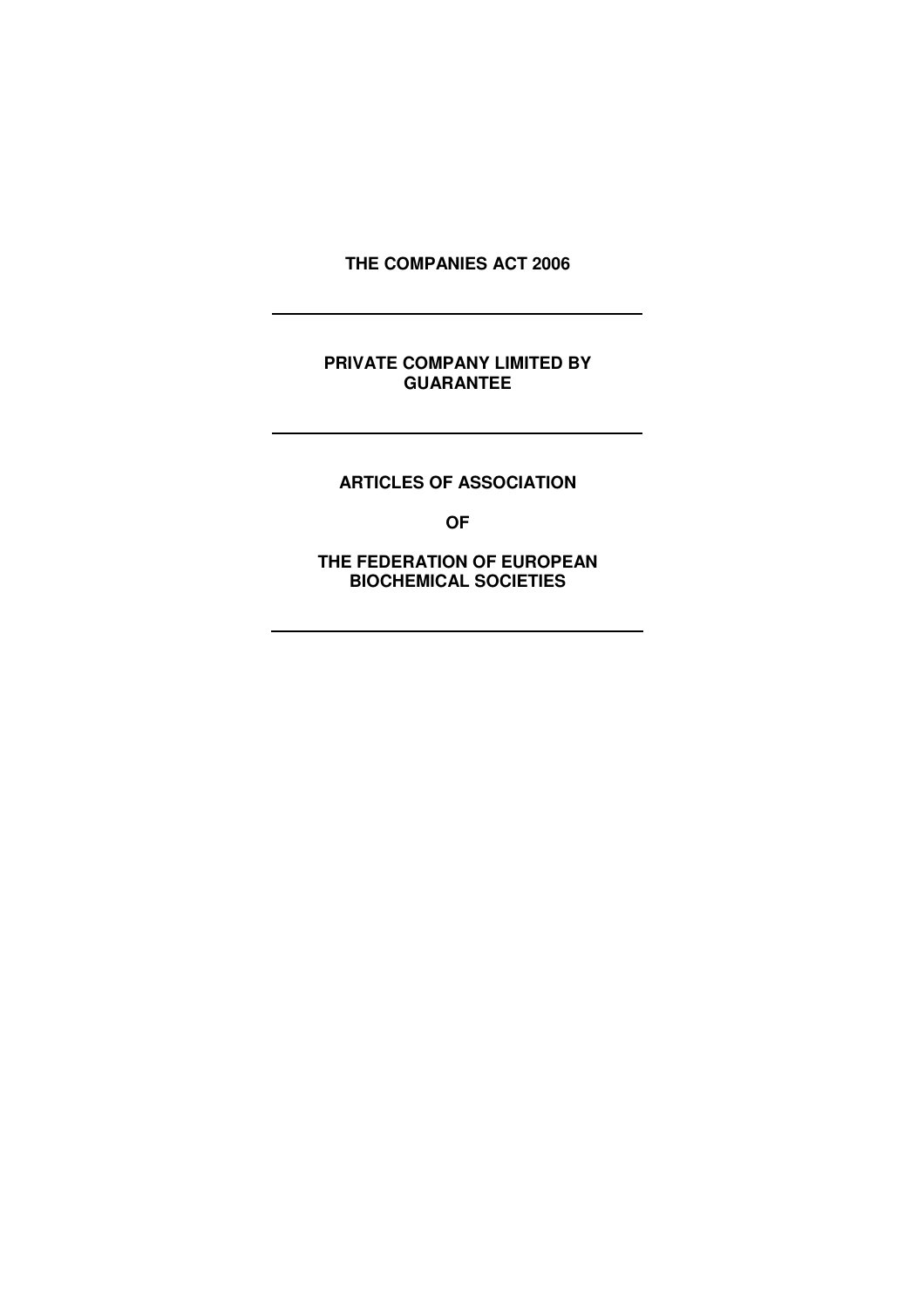### **1 Company's name**

1.1 The company's name is **The Federation of European Biochemical Societies** (the "**Federation**" or "**FEBS**").

### **2 Interpretation**

2.1 In the articles:

"**address**" means a postal address or, for the purposes of electronic communication, a fax number, an e-mail or postal address or a telephone number for receiving text messages in each case registered with the Federation;

"**annual membership fee**" means the annual membership fee to be determined by the Council in accordance with article 15.1.10;

"**articles**" means the Federation's articles of association;

"**Associate Member Society**" means a Constituent Society admitted as an Associate Member Society in accordance with article 10 and the rights and obligations as set out in article 11.3;

"**By-laws**" means by-laws of the Federation in accordance with article 32;

"**clear days**" in relation to the period of a notice means a period excluding:

- (a) the day when the notice is given or deemed to be given; and
- $(b)$  the day for which it is given or on which it is to take effect:

"**Chairperson**" means the chairperson of the Federation, appointed in accordance with article 19:

"**Commission**" means the Charity Commission for England and Wales;

"**Committee Chairpersons**" means the chairpersons of the Committees appointed in accordance with article 23.2;

"**Committees**" means the Advanced Courses Committee, Education Committee, Fellowships Committee, Publications Committee, Science and Society Committee and any other committee established in accordance with article 26, whose rights and responsibilities shall be set out in By-laws from time to time;

"**Committee Members**" means all members of the Committees excluding the Committee Chairpersons;

"**Companies Acts**" means the Companies Acts (as defined in section 2 of the Companies Act 2006) insofar as they apply to the Federation;

"**Congress**" means a congress of the Federation held in accordance with article 29;

"**Congress Counsellor**" means any person elected to perform the duties of the Congress counsellor in accordance with article 22;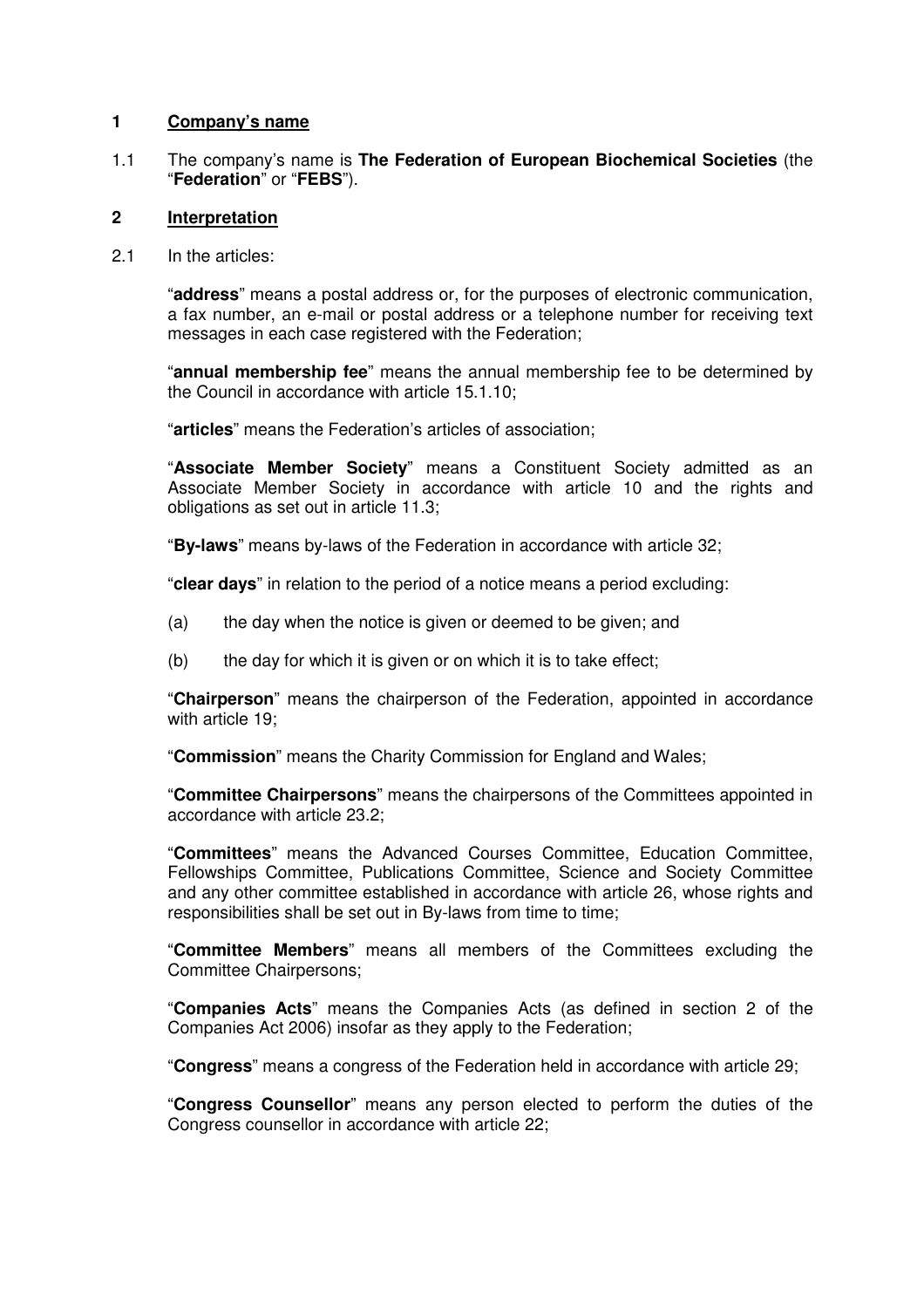"**Constituent Societies**" means organisations who are national scientific societies in the field of biochemistry and molecular biology who are admitted either as a Member Society or an Associate Member Society in accordance with article 10;

"**Council**" means the council consisting of one Delegate from each Constituent Society and all members of the Executive Committee;

"**Council Meeting**" means any meeting of the Council, including an annual general meeting or any other meeting called in accordance with article 17;

"**Delegate**" means a Constituent Societies' nominated representative in accordance with article 16;

"**document**" includes, unless otherwise specified, any document sent or supplied in electronic form;

"**electronic form**" has the meaning given in section 1168 of the Companies Act 2006;

"**Executive Committee**" means the executive committee of the Federation, consisting of all of the Officers as set out at article 18.1, further detailed at article 24;

"**Finance Committee**" means the finance committee of the Federation, further detailed at article 25;

"**Members**" means the company members of the Federation who will be admitted in accordance with articles 10 and 11;

"**Member Society**" means a Constituent Society admitted as a Member Society in accordance with article 10 with the rights set out in article 11.2;

"**memorandum**' means the Federation's memorandum of association;

"**Objects**" shall have the meaning given to it in article 4;

"**Officer Members**" means the members of the Executive Committee who will upon appointment as an Officer be a Member in accordance with article 11.1.3;

"**Officers**" means the officers of the Federation making up the Executive Committee as set out at article 18.1. The Officers are charity trustees as defined by section 177 of the Charities Act 2011 and company directors;

"**Secretary General**" means any person elected to perform the duties of the secretary of the Federation in accordance with article 20;

"**Special Resolution**" means a resolution passed by a majority of not less than 75% of the Voting Members present and exercising their vote at a meeting present in person or, in the case of Member Societies, by their Delegate;

"**Treasurer**" means any person elected to perform the duties of the treasurer of the Federation in accordance with article 21;

"**United Kingdom**" means Great Britain and Northern Ireland;

"**Vice Chairperson**" means the vice chairperson of the Federation appointed in accordance with article 19;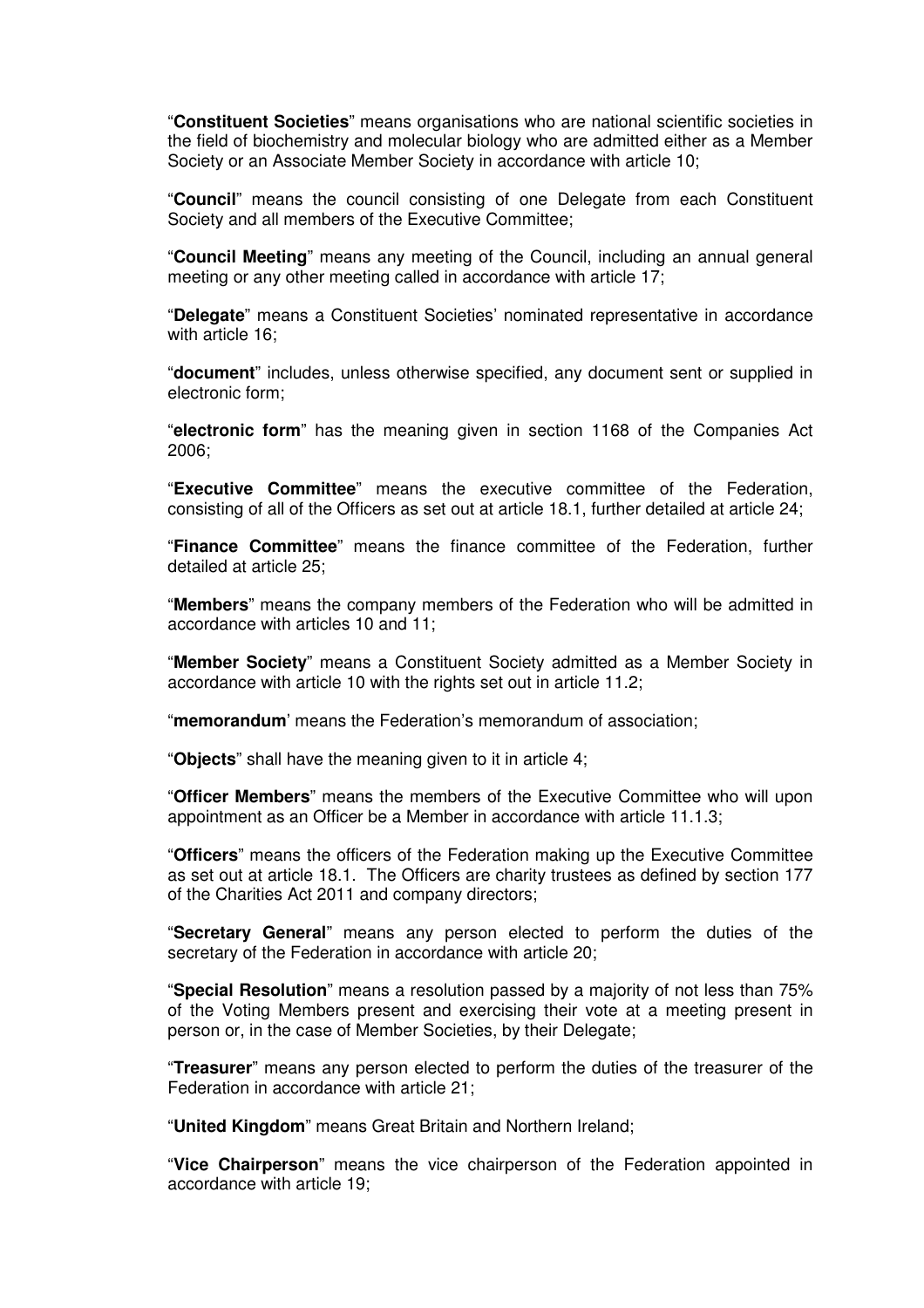"**Voting Members**" means the Member Societies and the Officer Members;

"**Working Group**" means any new working groups formed in accordance with article 26.3; and

"**Working Group Chairpersons**" means the chairpersons of the Working Groups appointed in accordance with article 23.2.

- 2.2 Words importing one gender shall include all genders, and the singular includes the plural and vice versa.
- 2.3 Unless the context otherwise requires words or expressions contained in the articles have the same meaning as in the Companies Acts but excluding any statutory modification not in force when this constitution becomes binding on the Federation.
- 2.4 Apart from the exception mentioned in the previous paragraph a reference to an Act of Parliament includes any statutory modification or re-enactment of it for the time being in force.

# **3 Liability of Members**

- 3.1 The liability of the Members is limited to a sum not exceeding £10, being the amount that each Member undertakes to contribute to the assets of the Federation in the event of its being wound up while it is a Member or within one year after it ceases to be a Member, for:
	- 3.1.1 payment of the Federation's debts and liabilities incurred before it ceases to be a Member;
	- 3.1.2 payment of the costs, charges and expenses of winding up; and
	- 3.1.3 adjustment of the rights of the contributories among themselves.

# **4 Objects**

- 4.1 The Federation's objects ("**Objects**") are and shall be to contribute to and promote the advancement of research and education for the public benefit in the sciences of biochemistry and molecular biology and related disciplines (but only in so far as such related disciplines are ancillary to the main object), by all suitable means and in particular by:
	- 4.1.1 holding and arranging congresses, training and educational courses on matters connected with biochemistry and molecular biology and related disciplines;
	- 4.1.2 facilitating and supporting the exchange of scientific information between biochemists, molecular biologists and scientists working in related disciplines generally and especially in Europe and other countries of Constituent Societies;
	- 4.1.3 facilitating and supporting the training of young scientists in research, in the form of fellowships; and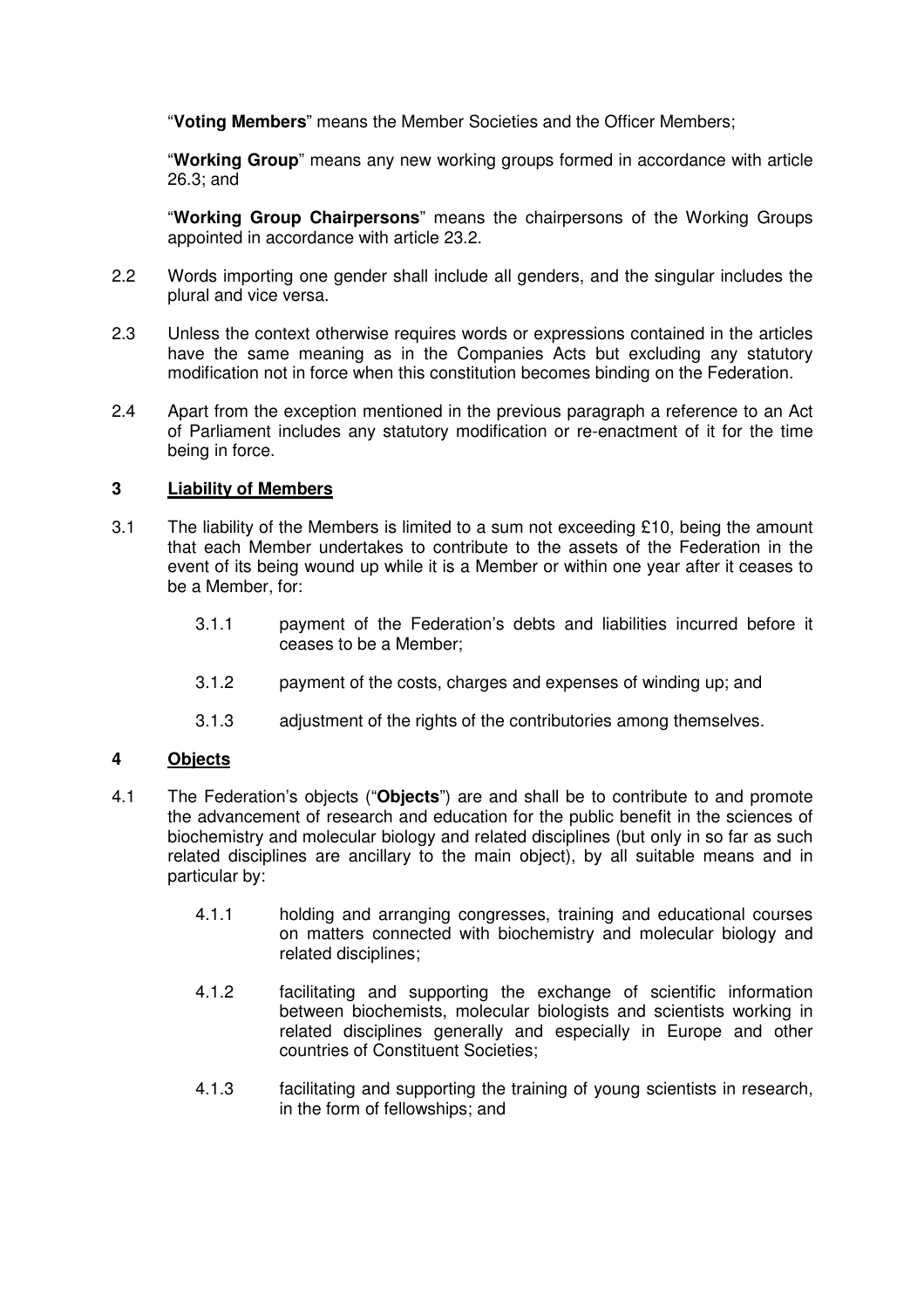- 4.1.4 organising the editing and publication of scientific research and educational material in biochemistry and molecular biology and related disciplines.
- 4.2 The quality of science shall be of prime importance for decisions concerning support of any and all activities of the Federation.

# **5 Powers**

- 5.1 The Federation has power to do anything which is calculated to further its Objects or is conducive or incidental to doing so. In particular, the Federation has power:
	- 5.1.1 to raise funds. In doing so, the Federation must not undertake any taxable permanent trading activity and must comply with any relevant statutory regulations;
	- 5.1.2 to buy, take on lease or in exchange, hire or otherwise acquire any property and to maintain and equip it for use;
	- 5.1.3 to sell, lease or otherwise dispose of all or any part of the property belonging to the Federation. In exercising this power, the Federation must comply as appropriate with Part 7 of the Charities Act 2011;
	- 5.1.4 to borrow money and to charge the whole or any part of the property belonging to the Federation as security for repayment of the money borrowed or as security for a grant or the discharge of an obligation. The Federation must comply as appropriate with Part 7 of the Charities Act 2011, if it wishes to mortgage land;
	- 5.1.5 to co-operate with other charities, voluntary bodies and statutory authorities and to exchange information and advice with them;
	- 5.1.6 to establish or support any charitable trusts, associations or institutions formed for any of the charitable purposes included in the Objects;
	- 5.1.7 to acquire, merge with or to enter into any partnership or joint venture arrangement with any other charity;
	- 5.1.8 to set aside income as a reserve against future expenditure but only in accordance with a written policy about reserves;
	- 5.1.9 to establish or acquire subsidiaries;
	- 5.1.10 to employ and remunerate such staff as are necessary for carrying out the work of the Federation. The Federation may employ or remunerate an Officer only to the extent it is permitted to do so by article 7 and provided it complies with the conditions in that article;
	- 5.1.11 to:
		- (i) deposit or invest funds;
		- (ii) employ a professional fund-manager; and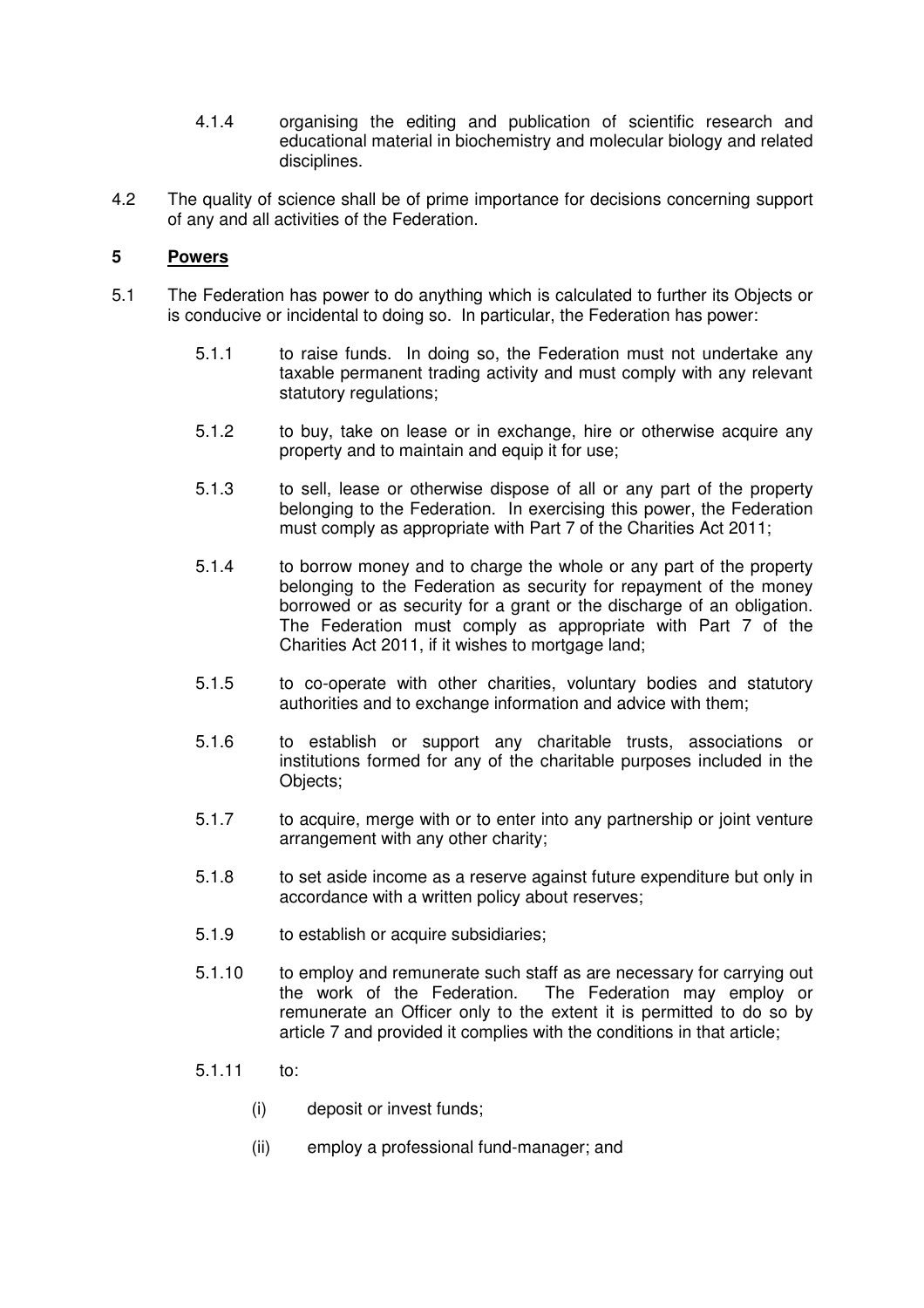(iii) arrange for the investments or other property of the Federation to be held in the name of a nominee;

in the same manner and subject to the same conditions as the trustees of a trust are permitted to do by the Trustee Act 2000;

- 5.1.12 to provide indemnity insurance for the Officers in accordance with, and subject to the conditions in, section 189 of the Charities Act 2011; and
- 5.1.13 to pay out of the funds of the Federation the costs of forming and registering the Federation both as a company and as a charity.

#### **6 Application of income and property**

- 6.1 The income and property of the Federation shall be applied solely towards the promotion of the Objects.
- 6.2 An Officer is entitled to be reimbursed from the property of the Federation or may pay out of such property reasonable expenses properly incurred by him or her when acting on behalf of the Federation.
- 6.3 An Officer may benefit from trustee indemnity insurance cover purchased at the Federation's expense in accordance with, and subject to the conditions in, section 189 of the Charities Act 2011.
- 6.4 An Officer may receive an indemnity from the Federation in the circumstances specified in article 39.
- 6.5 An Officer may not receive any other benefit or payment unless it is authorised by article 7.
- 6.6 Subject to article 7, none of the income or property of the Federation may be paid or transferred directly or indirectly by way of dividend bonus or otherwise by way of profit to any Constituent Society or Officer. This does not prevent a Constituent Society or Officer receiving:
	- 6.6.1 a benefit from the Federation in the capacity of a beneficiary of the Federation; and/or
	- 6.6.2 reasonable and proper remuneration for any goods or services supplied to the Federation.

#### **7 Benefits and payments to Officers and connected persons**

- 7.1 No Officer or connected person may:
	- 7.1.1 buy any goods or services from the Federation on terms preferential to those applicable to members of the public;
	- 7.1.2 sell goods, services, or any interest in land to the Federation;
	- 7.1.3 be employed by, or receive any remuneration from, the Federation;
	- 7.1.4 receive any other financial benefit from the Federation;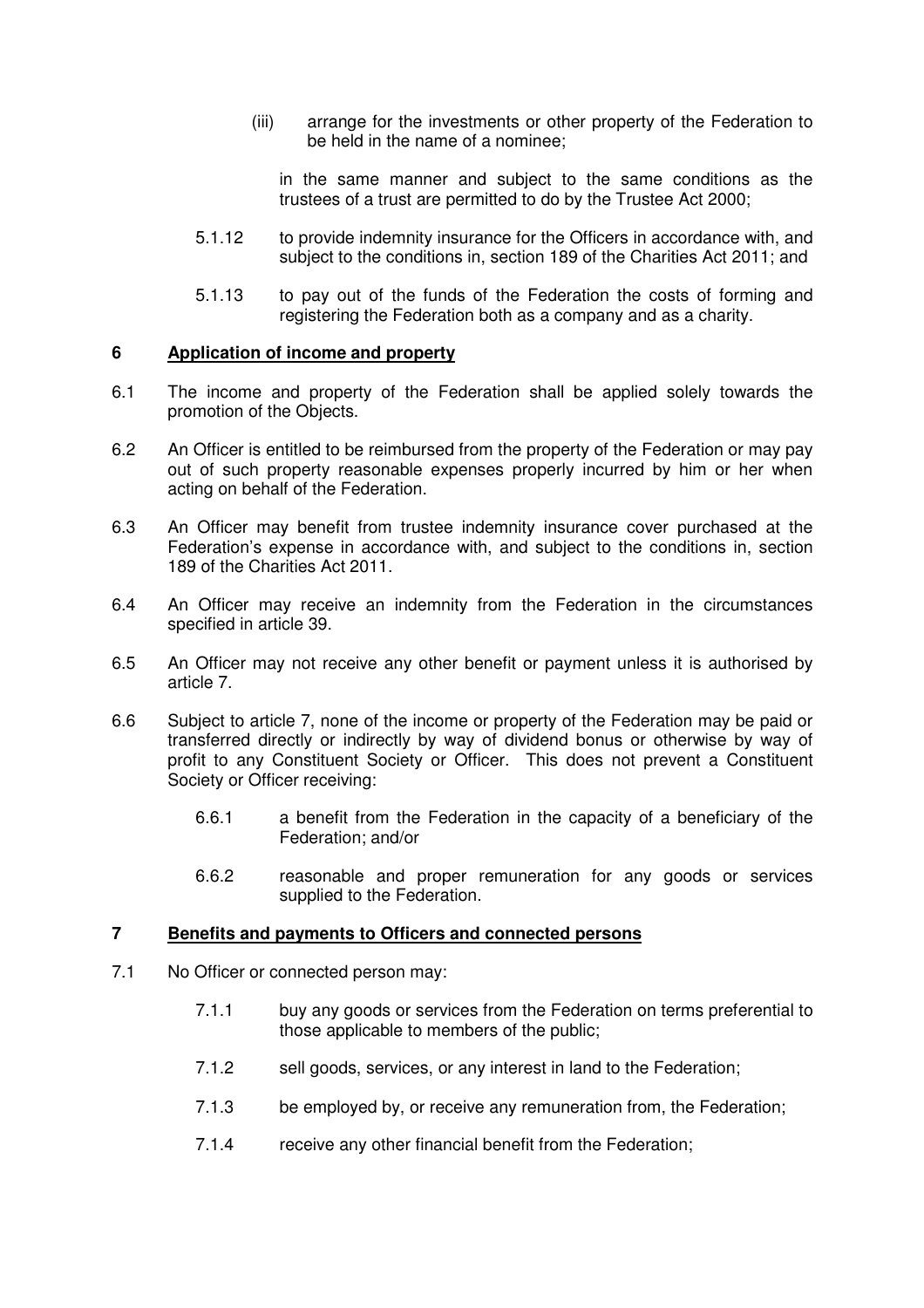unless the payment is permitted by articles 7.2 to 7.7 or authorised by the court or the Commission.

In this article a "**financial benefit**" means a benefit, direct or indirect, which is either money or has a monetary value.

- 7.2 An Officer or connected person may receive a benefit from the Federation in the capacity of a beneficiary of the Federation provided that a majority of the Officers do not benefit in this way.
- 7.3 An Officer or connected person may enter into a contract for the supply of services, or of goods that are supplied in connection with the provision of services, to the Federation where that is permitted in accordance with, and subject to the conditions in, section 185 to 188 of the Charities Act 2011.
- 7.4 Subject to article 7.8 an Officer or connected person may provide the Federation with goods that are not supplied in connection with services provided to the Federation by the Officer or connected person.
- 7.5 An Officer or connected person may receive interest on money lent to the Federation at a reasonable and proper rate which must be 2% (or more) per annum below the base rate of a clearing bank to be selected by the Executive Committee.
- 7.6 An Officer or connected person may receive rent for premises let by the Officer or connected person to the Federation. The amount of the rent and the other terms of the lease must be reasonable and proper. The Officer concerned must withdraw from any meeting at which such a proposal or the rent or other terms of the lease are under discussion.
- 7.7 An Officer or connected person may take part in the normal trading and fundraising activities of the Federation on the same terms as members of the public.
- 7.8 The Federation and its Officers may only rely upon the authority provided by article 7.4 if each of the following conditions is satisfied:
	- 7.8.1 the amount or maximum amount of the payment for the goods is set out in an agreement in writing between the Federation or its Officers (as the case may be) and the Officer or connected person supplying the goods (the "**supplier**") under which the supplier is to supply the goods in question to or on behalf of the Federation;
	- 7.8.2 the amount or maximum amount of the payment for the goods does not exceed what is reasonable in the circumstances for the supply of the goods in question;
	- 7.8.3 the Executive Committee is satisfied that it is in the best interests of the Federation to contract with the supplier rather than with someone who is not an Officer or connected person. In reaching that decision the Executive Committee must balance the advantage of contracting with an Officer or connected person against the disadvantages of doing so;
	- 7.8.4 the supplier is absent from the part of any meeting at which there is discussion of the proposal to enter into a contract or arrangement with him or her or it with regard to the supply of goods to the Federation;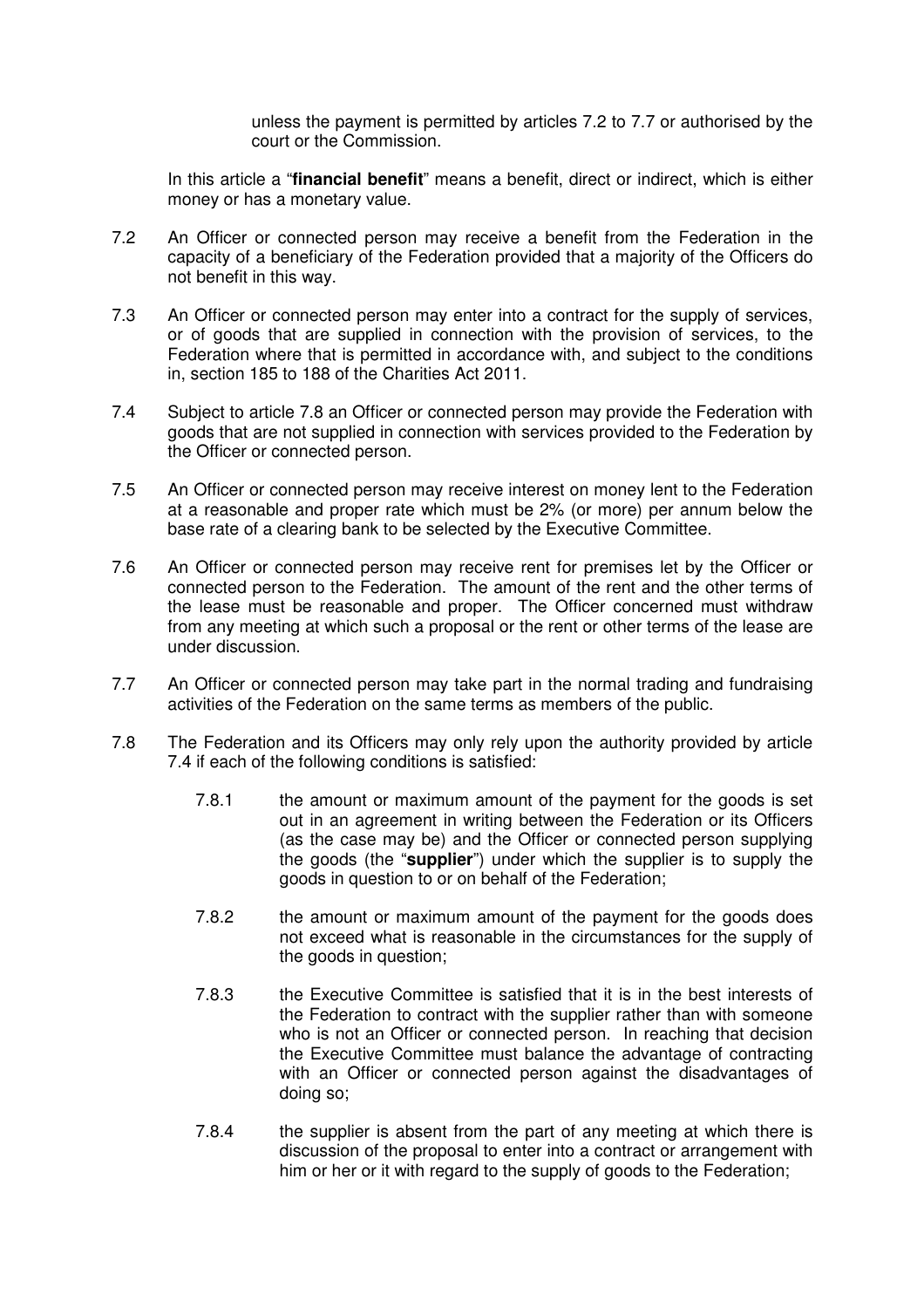- 7.8.5 the supplier does not vote on any such matter and is not to be counted when calculating whether a quorum of Officers is present at the meeting;
- 7.8.6 the reason for the Executive Committee's decision is recorded in the minute book; and
- 7.8.7 a majority of the Officers then in office are not in receipt of remuneration or payments authorised by article 7.
- 7.9 In articles 7.2 to 7.8:
	- 7.9.1 "**Federation**" includes any company or charity in which the Federation:
		- (i) holds more than 50% of the shares;
		- (ii) controls more than 50% of the voting rights attached to the shares; or
		- (iii) has the right to appoint one or more directors to the board of the company or charity; and
	- 7.9.2 "**connected person**" includes any person within the definition in article 41 (Interpretation).

## **8 Declaration of Officers' interests**

8.1 An Officer must declare the nature and extent of any interest, direct or indirect, which he or she has in a proposed transaction or arrangement with the Federation or in any transaction or arrangement entered into by the Federation which has not previously been declared. An Officer must absent himself or herself from any discussions of the Officers in which it is possible that a conflict will arise between his or her duty to act solely in the interests of the Federation and any personal interest (including but not limited to any personal financial interest).

#### **9 Conflicts of interests and conflicts of loyalties**

- 9.1 If a conflict of interests arises for an Officer because of a duty of loyalty owed to another organisation or person and the conflict is not authorised by virtue of any other provision in the articles, the unconflicted Officers may authorise such a conflict of interests where the following conditions apply:
	- 9.1.1 the conflicted Officer is absent from the part of the meeting at which there is discussion of any arrangement or transaction affecting that other organisation or person;
	- 9.1.2 the conflicted Officer does not vote on any such matter and is not to be counted when considering whether a quorum of Officers is present at the meeting; and
	- 9.1.3 the unconflicted Officers consider it is in the interests of the Federation to authorise the conflict of interests in the circumstances applying.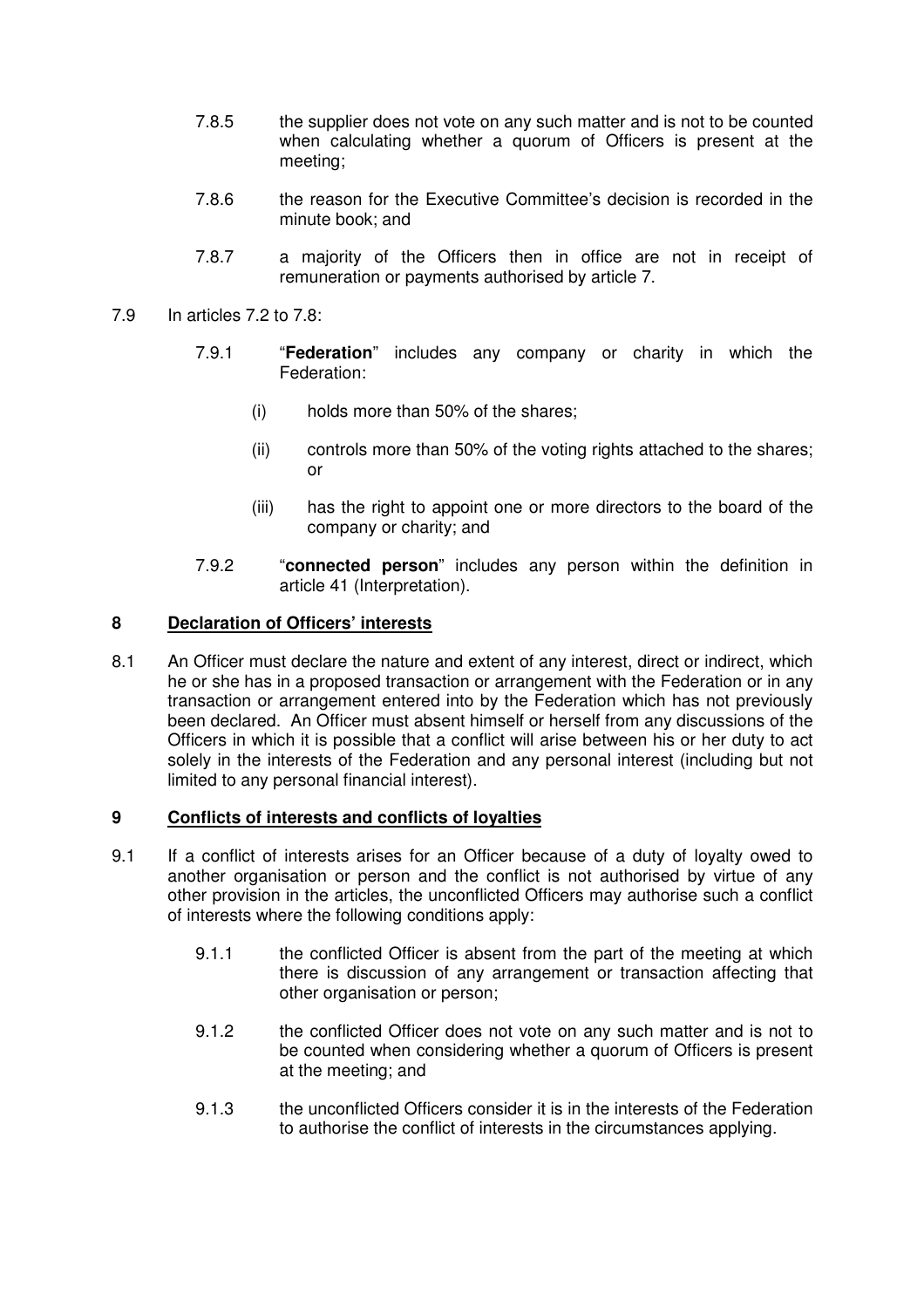9.2 In this article 9 a conflict of interests arising because of a duty of loyalty owed to another organisation or person only refers to such a conflict which does not involve a direct or indirect benefit of any nature to an Officer or to a connected person.

# **10 Members**

- 10.1 The subscribers to the memorandum are the first members of the Federation.
- 10.2 Subject to meeting the requirements as set out in article 11 prospective members, being national scientific societies representing scientists in the field of biochemistry and molecular biology in Europe or in countries of the Federation's area of interest, who wish to be admitted as Members, shall need to:
	- 10.2.1 apply to the Federation in the form required by the Council; and
	- 10.2.2 be approved by the Council.
- 10.3 The procedure for admission is set out in the By-laws.
- 10.4 The annual membership fee due to the Federation and payable by the Member Societies is determined by the Council.
- 10.5 Membership is non-transferrable.
- 10.6 For the avoidance of doubt, only one Constituent Society may be admitted as either a Member Society or Associate Member Society per country.
- 10.7 For the purpose of this article the Executive Committee shall have the final decision with regard to:
	- 10.7.1 the interpretation of 'country'; and
	- 10.7.2 which organisation is any particular country's national scientific society representing scientists in the field of biochemistry and molecular biology.

#### **11 Classes of membership**

- 11.1 The Federation has the following categories of Members:
	- 11.1.1 Member Societies, who shall have the rights and responsibilities as set out in article 11.2;
	- 11.1.2 Associate Member Societies, who shall have the rights and responsibilities as set out in article 11.3;
	- 11.1.3 Officer Members, who shall have the rights and responsibilities as set out in article 11.4; and
	- 11.1.4 any other category as may be determined by the Executive Committee from time to time.
- 11.2 Member Society
	- 11.2.1 A Constituent Society which has been accepted as a Member Society by the Council shall pay the annual membership fee.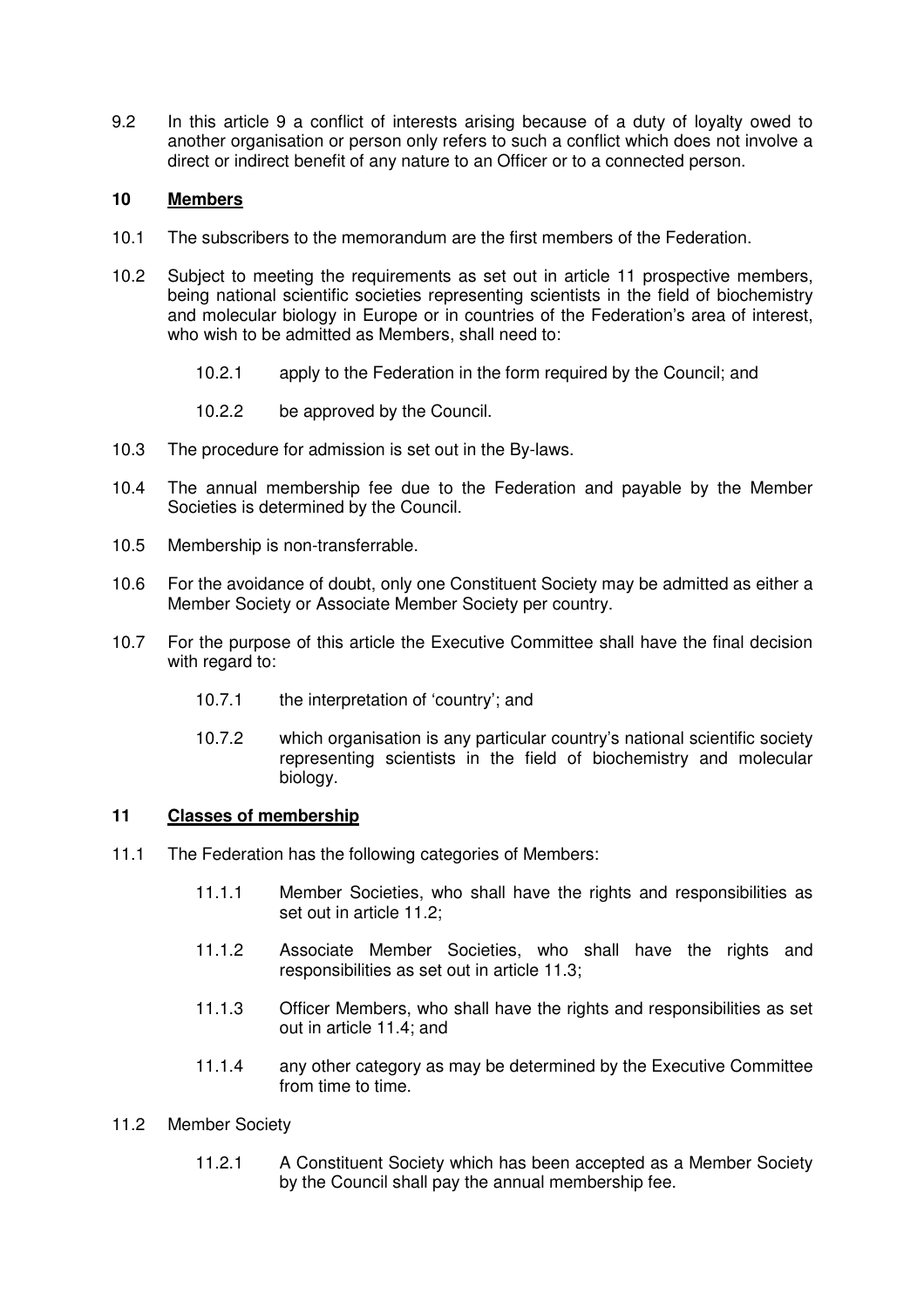- 11.2.2 A Member Society has voting rights in the Council.
- 11.2.3 A Constituent Society which has been accepted as a Member Society by the Council but does not pay the annual membership fee will be considered as an Associate Member Society (with no voting rights) until the annual membership fee is paid.
- 11.2.4 A Member Society may nominate a Delegate to act as its representative at Council meetings in accordance with article 16.
- 11.3 Associate Member Society
	- 11.3.1 A Constituent Society which has been accepted as an Associate Member Society by the Council does not pay the annual membership fee.
	- 11.3.2 An Associate Member Society has no voting rights in Council meetings.
	- 11.3.3 An Associate Member Society may nominate a Delegate (with no voting rights) to attend Council meetings in accordance with article 16.
- 11.4 Officer Member
	- 11.4.1 The members of the Executive Committee are Officer Members.
	- 11.4.2 Subject to the articles, Officer Members shall be Members and have voting rights in the Council for so long as they are Officers. Such a voting right is personal to each individual Officer Member and cannot be delegated.
	- 11.4.3 Whenever an Officer ceases to be an Officer they shall also cease to be an Officer Member.

### **12 Obligations of Members**

Membership of the Federation implies strict adherence to the articles, the By-laws and any lawful decision made or to be made by the Council or Executive Committee.

# **13 Termination of membership**

- 13.1 Constituent Societies
	- 13.1.1 A Constituent Society's membership of the Federation ends in case of
		- (i) a dissolution or winding up of the Federation; or
		- (ii) a notice of withdrawal pursuant to article 13.1.2 by the Constituent Society; or an expulsion of the Constituent Society pursuant to article 13.1.3;
	- 13.1.2 Any Constituent Society is free to withdraw from the Federation at a meeting of the Council provided written notice of such withdrawal has been communicated to the Secretary General at least one month before the Council Meeting.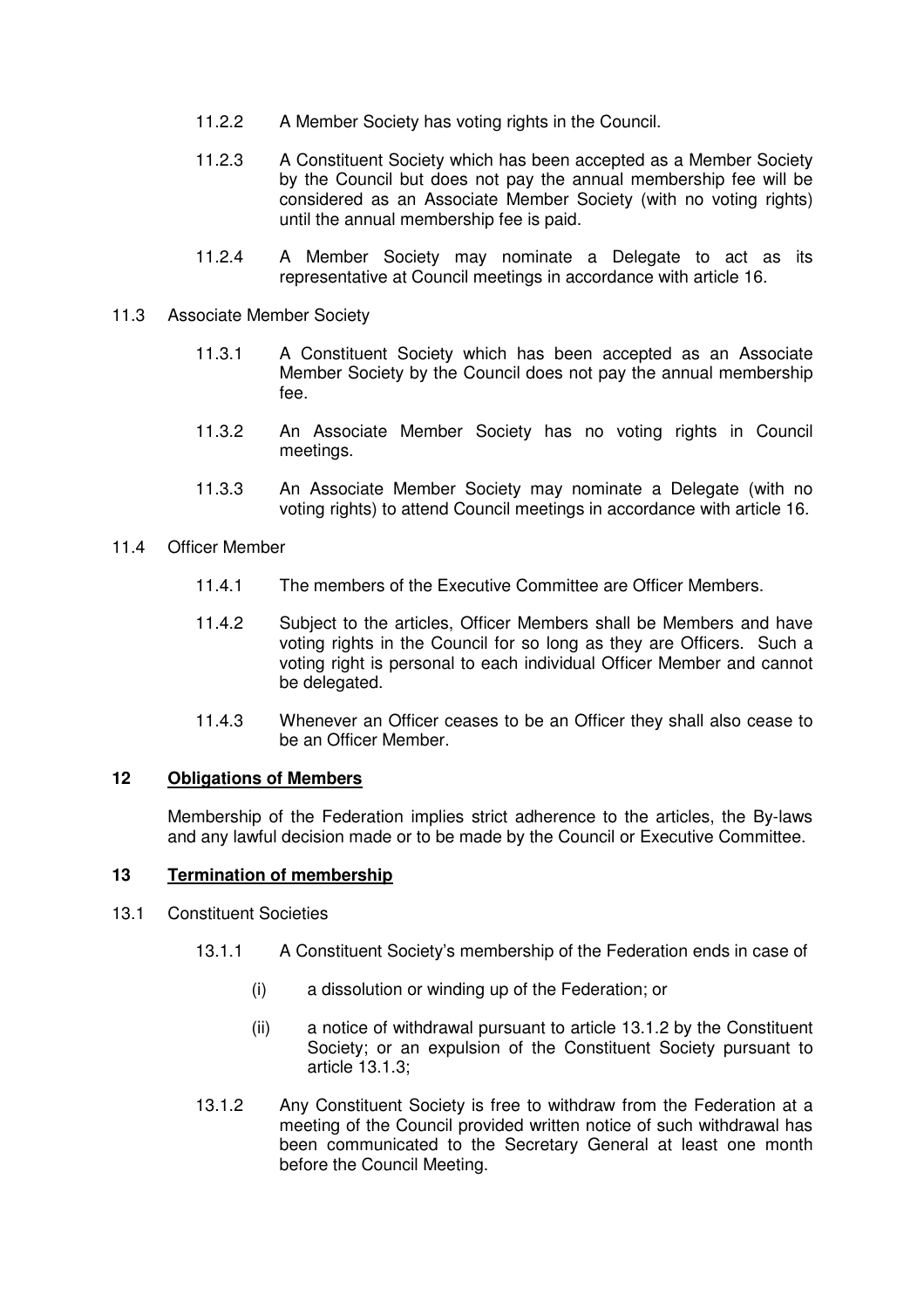- 13.1.3 Expulsion of a Constituent Society may be decided by the Council with a two-thirds majority of Council Members if the continued affiliation of such a Society with FEBS would, in the opinion of the Council, injure the reputation or interests of the Federation. The particular Constituent Society must be heard before a decision is made.
- 13.2 Officer Members
	- 13.2.1 An Officer Member's membership of the Federation ends if they cease to be an Officer.

# **14 Structure of the Council**

- 14.1 The Council shall be composed of:
	- 14.1.1 one Delegate from each Constituent Society; and
	- 14.1.2 all members of the Executive Committee.
- 14.2 The Council shall be directed and represented by the Chairperson.
- 14.3 The Council shall conduct its activities in accordance with these articles, rules set out in the By-laws, Council resolutions and the applicable law.

#### **15 Competence of the Council**

- 15.1 Subject to the powers of the Executive Committee as set out in article 24.2, the Council has all such competencies that have not been conferred upon another organ of the Federation under the present articles. In particular the Council shall be required to:
	- 15.1.1 approve any adoption and/or modification of the articles and By-laws;
	- 15.1.2 approve any decision to dissolve, wind-up or merge the Federation;
	- 15.1.3 approve the acceptance and/or expulsion of Constituent Societies;
	- 15.1.4 consider all basic aspects of science policies of the Federation as proposed and formulated by the Executive Committee and approve those modifications and changes which the Council believes adequate and appropriate;
	- 15.1.5 approve the establishment of Committees and Working Groups;
	- 15.1.6 elect, by secret ballot:
		- (i) the Executive Committee (with the exception of the Chairperson and the Vice Chairperson, who will be appointed in accordance with article 19); and
		- (ii) all Committee Members.
	- 15.1.7 approve the work directives for the Executive Committee, other Committees and Working Groups and to monitor the operation of the Federation;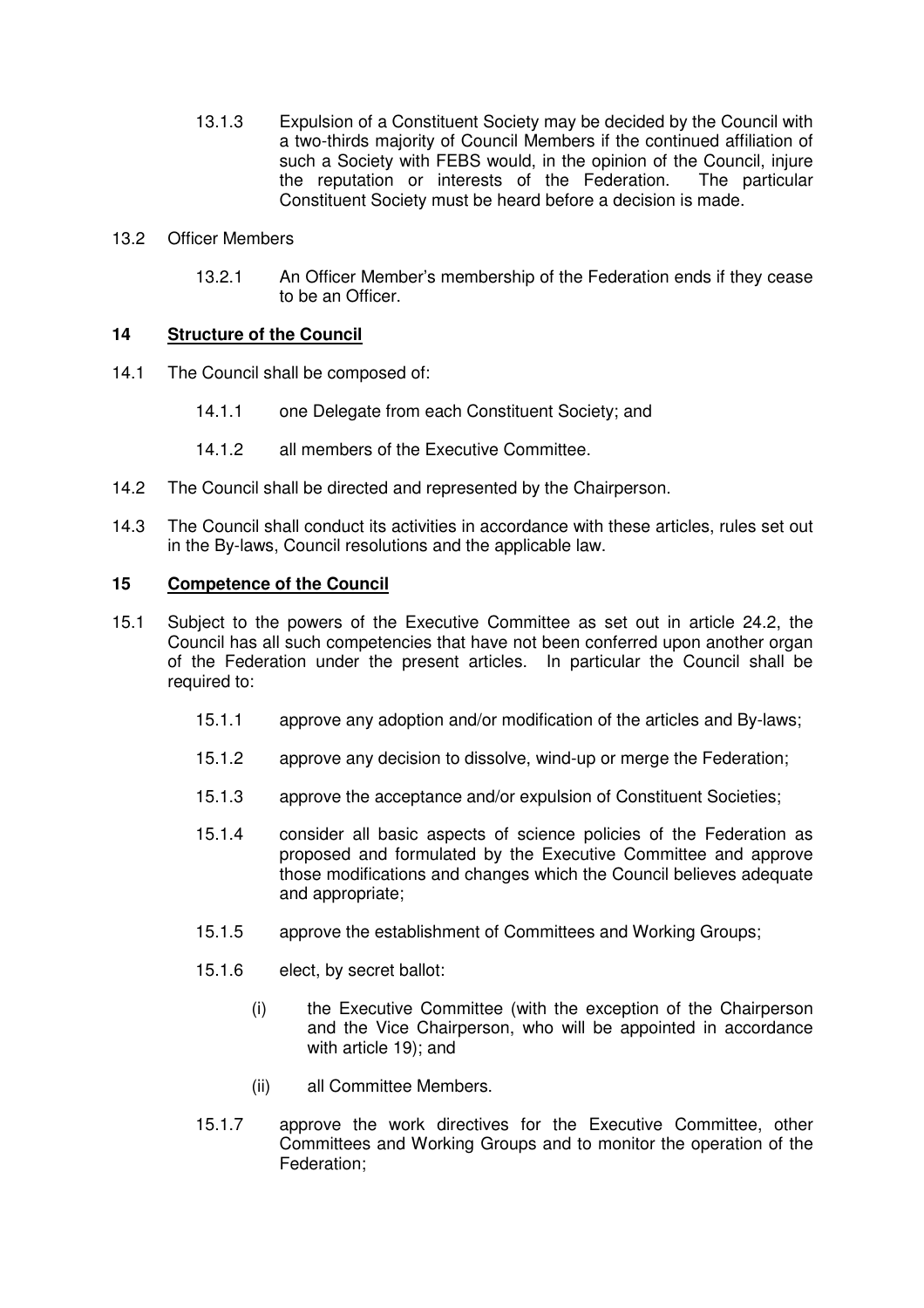- 15.1.8 approve the appointment of one or more of the Constituent Societies to be the host society of a Congress;
- 15.1.9 approve the appointment of the Statutory Auditors and receive their annual audit at the Council Meeting;
- 15.1.10 determine the annual membership fee with details of the annual membership fees to be spelt out in the By-laws; and
- 15.1.11 approve the annual budgets and statements of account.

### **16 Delegates of Constituent Societies**

- 16.1 Each Constituent Society shall have the right to appoint a Delegate as their representative to attend Council meetings.
- 16.2 Each Constituent Society shall notify the Secretary General in writing of their nominated Delegate from time to time, and in any event at least one month in advance of any meeting at which the Delegate is to attend on behalf of the Constituent Society. Until the Secretary General is further notified otherwise in writing any nominated Delegate shall have authority to represent the Constituent Society that nominated them as such.
- 16.3 If the Council, acting reasonably, considers a Delegate to be disruptive, or is bringing the Federation into disrepute, they can require a Constituent Society to appoint an alternative Delegate.

# **17 Meetings of the Council – Voting**

- 17.1 The Council shall hold at least once a year an ordinary Council Meeting normally at each Congress of the Federation.
- 17.2 Further to article 17.1, additional Council Meetings shall be held upon the request of one third of the Constituent Societies. The request has to be addressed in writing to the Secretary General who shall convene a Council Meeting within four months after receipt of the request.
- 17.3 Unless explicitly stated otherwise in these articles (including articles 13.1.3, 31 and 33) or as otherwise required by the Companies Acts:
	- 17.3.1 the Council Meeting has a quorum if at least two-thirds of the Voting Members are present;
	- 17.3.2 each matter shall be decided by simple majority of the number of votes cast; and
	- 17.3.3 each Delegate of a Member Society and each Officer Member has one vote.
- 17.4 Subject to articles 31 and 33, the Council can pass resolutions as written resolutions in accordance with the provisions of Part 13 Chapter 2 of the Companies Act 2006.
- 17.5 Additional provisions on the structure and the organisations of the Council may also be defined in By-laws.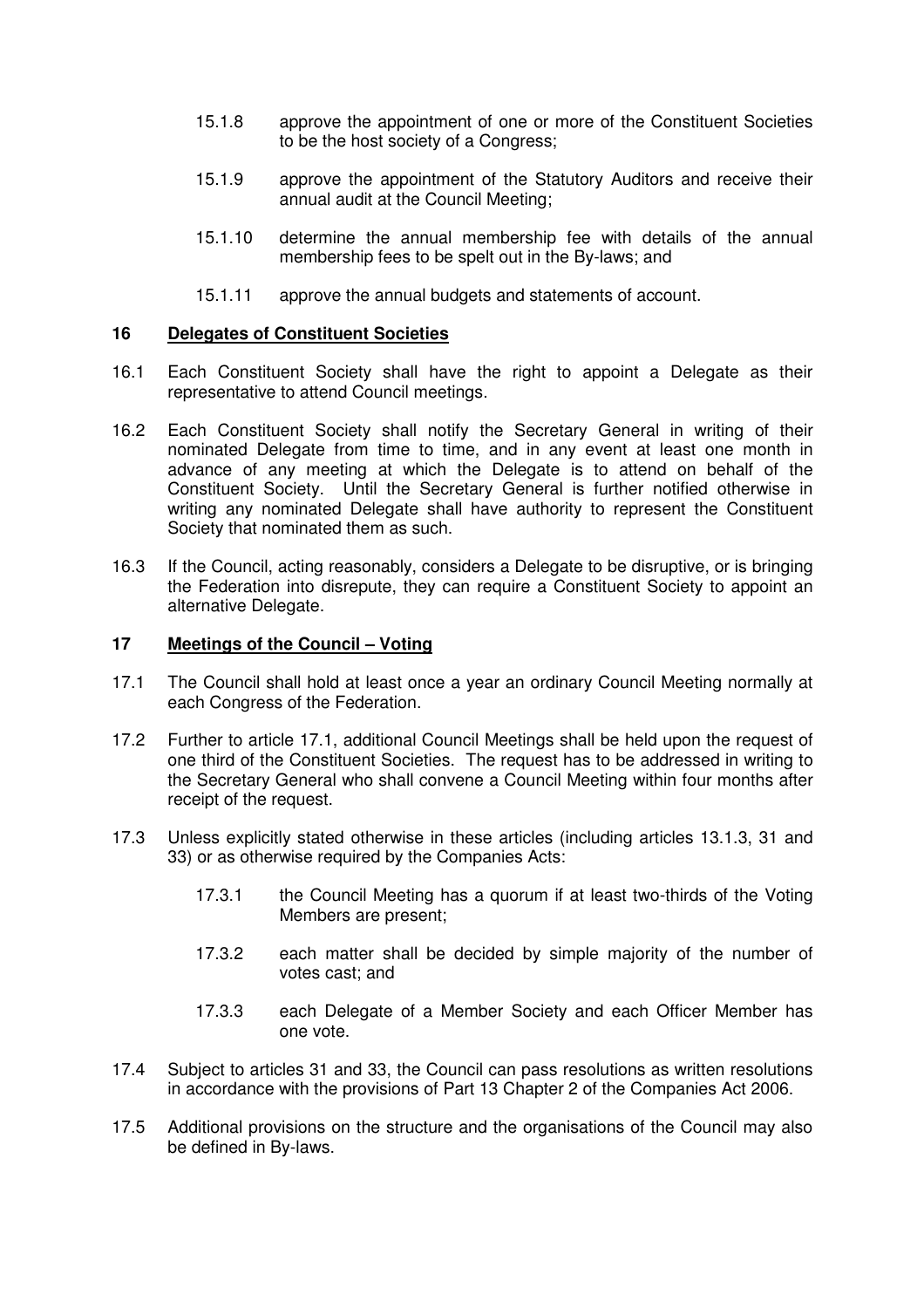# **18 Appointment and Term of Officers to the Executive Committee**

- 18.1 The Officers of the Federation (the "**Officers**") are:
	- 18.1.1 the Chairperson.
	- 18.1.2 the Vice-Chairperson,
	- 18.1.3 the Secretary General,
	- 18.1.4 the Treasurer,
	- 18.1.5 the Congress Counsellor,
	- 18.1.6 the Committee Chairpersons; and
	- 18.1.7 the Working Group Chairpersons.
- 18.2 The Officers, except for the Chairperson and Vice-Chairperson (whose term shall be in accordance with article 19), shall serve for a term of three years, and then may not serve in the same capacity for more than two additional terms (a total of nine years). Save with the approval of the Members, a retiring Officer who has served for nine consecutive years will not be eligible to be re-elected as an Officer for a period of two years.
- 18.3 No Officer shall be a Delegate of a Constituent Society.

#### **19 The Chairperson and Vice-Chairperson**

- 19.1 The functions and responsibilities of the Chairperson are in particular:
	- 19.1.1 to chair Council Meetings;
	- 19.1.2 to chair meetings of the Executive Committee;
	- 19.1.3 to perform any other tasks conferred by the Council on the Chairperson; and
	- 19.1.4 together with the Secretary General, to prepare and organise the Council Meetings, including the calling of such meetings and the preparation and distribution of documents and minutes.
- 19.2 The Chairperson shall be proposed and nominated by the Constituent Society hosting the annual Congress. The application of the Constituent Society for hosting a Congress shall specify the qualification of the proposed Chairperson for such office. The Council shall confirm the nomination of the Chairperson together with the election of the Constituent Society which shall host the next Congress.
- 19.3 The Chairperson proposed by the host Society shall take office as Vice-Chairperson of the Federation on the 1st of January following the Congress. He/she will become the Chairperson one year later: the previous Chairperson leaves office at that time.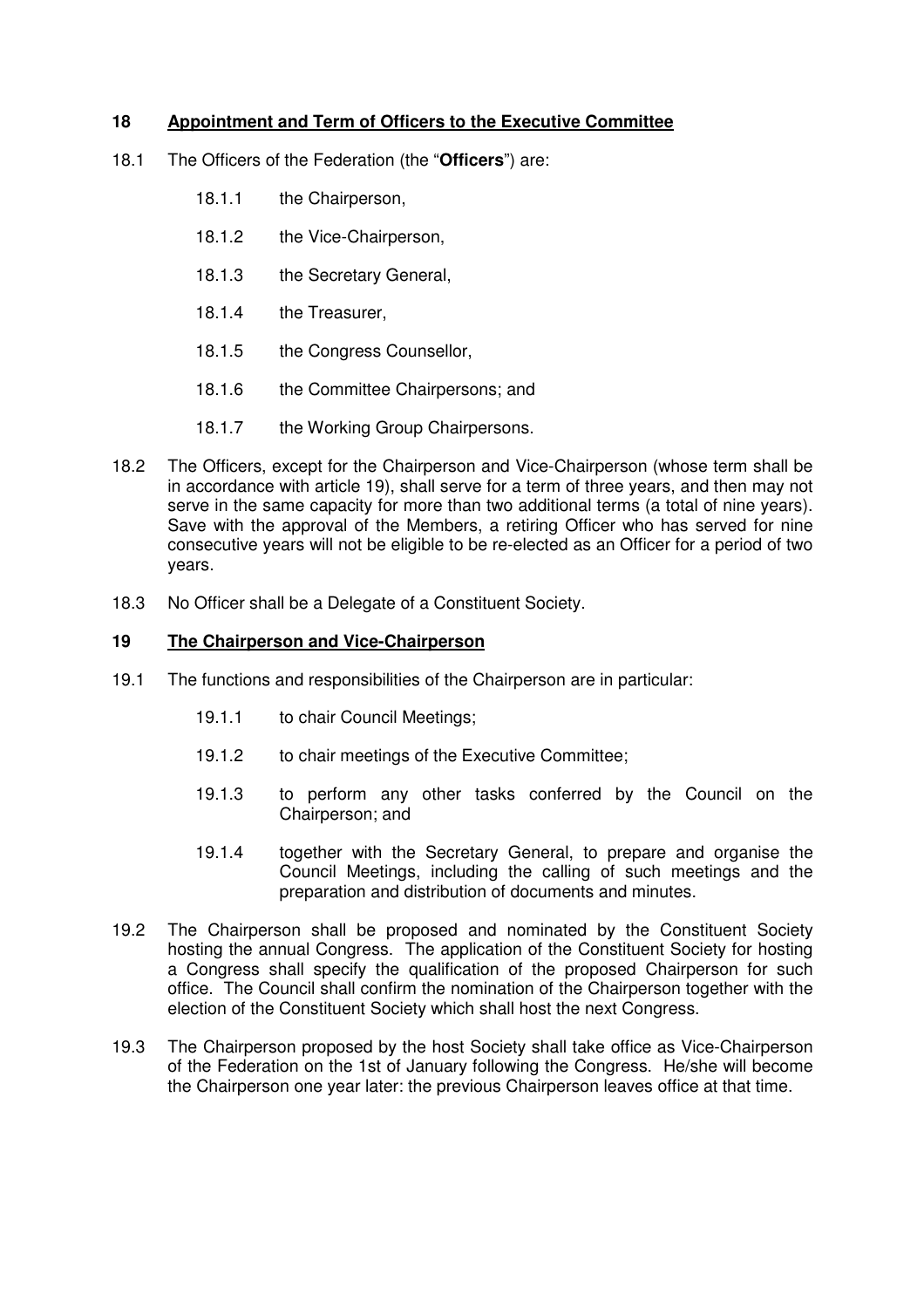# **20 The Secretary General**

- 20.1 Subject to article 24.2, the Secretary General shall be responsible for conducting all general administrative issues and matters of the Federation in accordance with these statutes and in particular:
	- 20.1.1 maintain and promote the contacts and exchange of information between Council, the Executive Committee and Constituent Societies;
	- 20.1.2 together with the Treasurer, negotiate and execute contracts on behalf of the Federation where appropriate within the restrictions and limits set by the Council or the Executive Committee from time to time;
	- 20.1.3 together with the Chairperson, prepare and organise the Council Meetings, including the calling of such meetings and the preparation and distribution of documents and minutes. In particular, all Constituent Societies shall be asked, in due time, to nominate candidates for the elections of Officers and Committee members; the Secretary General shall circulate the respective Curricula Vitae of the nominated candidates to the Constituent Societies and members of the Executive Committee at least three months prior to a Council Meeting;
	- 20.1.4 give an annual report to the Council;
	- 20.1.5 organise the meetings of the Executive Committee, including the calling and preparation of such meetings and the preparation and distribution of minutes;
	- 20.1.6 may participate ex officio in meetings of all Committees and Working Groups of the Federation with voting rights;
	- 20.1.7 promote contacts with other scientific organisations and international bodies; and
	- 20.1.8 provide a summary of Executive Committee minutes to the Constituent Societies.
- 20.2 The Secretary General shall be elected by the Council. If the term of the Secretary General is due to end, the next Secretary General shall be elected one year before the last meeting of the Council convened by the outgoing Secretary General.

# **21 The Treasurer**

- 21.1 Subject to article 24.2, the Treasurer shall:
	- 21.1.1 chair the Finance Committee;
	- 21.1.2 report to the Council about the financial status at every Council Meeting, and to the Executive Committee and the Finance Committee at least twice a year and on the occasion of events significantly affecting the finances of the Federation;
	- 21.1.3 execute relevant decisions made by the Council and the Executive Committee;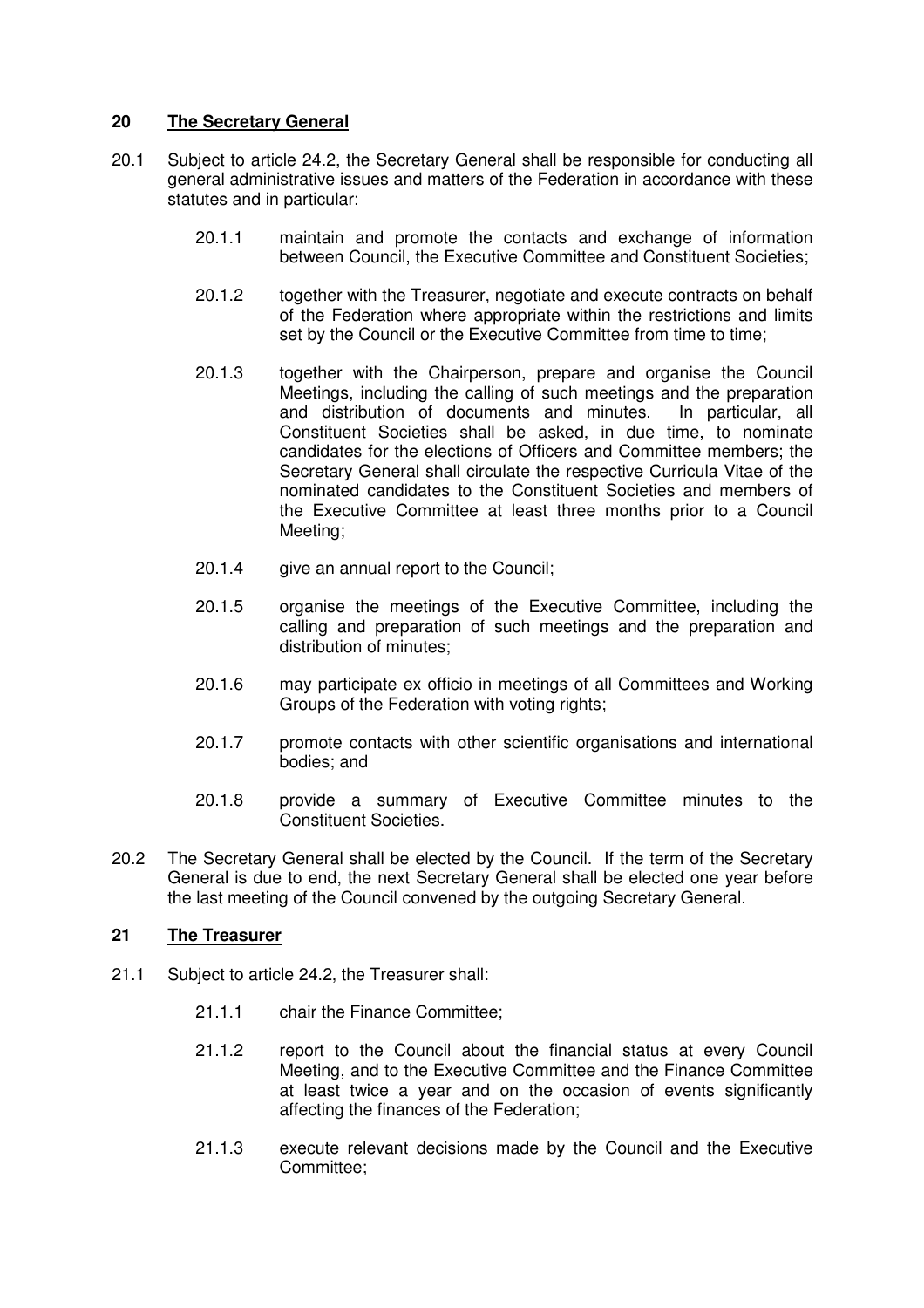- 21.1.4 propose every year a budget to the Council, in line with decisions reached in the Executive Committee and Finance Committee;
- 21.1.5 be responsible for keeping all financial records as required under the Charities Act 2011; and
- 21.1.6 together with the Secretary General, negotiate and execute contracts on behalf of the Federation where appropriate within the restrictions and limits set by the Council or the Executive Committee from time to time.
- 21.2 The Treasurer may participate ex officio in all Committees and Working Groups of the Federation with voting rights.
- 21.3 The Treasurer shall be elected by the Council. If the term of the Treasurer is due to end, the next Treasurer shall be elected one year before the last meeting of Council at which the accounts of the Federation will be presented by the outgoing Treasurer.

# **22 The Congress Counsellor**

- 22.1 The Congress Counsellor shall prepare for the election of Congress organisers and supervise the preparations and arrangements of each Congress. The details of the tasks of the Congress Counsellor are set forth in the By-laws.
- 22.2 The Congress Counsellor chairs the Congress Programme Board (as defined in the By-laws) that ensures the quality, consistency and international visibility of the annual FEBS Congress.
- 22.3 The Congress Counsellor shall be elected by the Council.

#### **23 The Committee Chairpersons and Working Group Chairpersons**

- 23.1 Each Committee Chairperson and Working Group Chairperson shall be responsible for the functioning of the Committee and Working Group that he/she chairs, including the meeting schedule and the supervision of committee functions. Further details of the tasks of the respective Committee Chairpersons and Working Group Chairpersons are set out in the By-laws.
- 23.2 Each Committee Chairperson and Working Group Chairperson shall be elected by the Council.

# **24 The Executive Committee**

- 24.1 The members of the Executive Committee are the Officers.
- 24.2 The Executive Committee members agree, with their acceptance of the respective position within the Executive Committee, to also assume the responsibility of a trustee in the sense of the Charities Act 2011 and to be jointly responsible together with the other members of the Executive Committee for the actions of the Federation being in line with all charity law requirements applicable to the Federation. The members of the Executive Committee must in particular comply as trustees with the legal requirements as to the keeping of financial records, the audit of the accounts and the preparation and transmission to the Commission of the annual statements of account.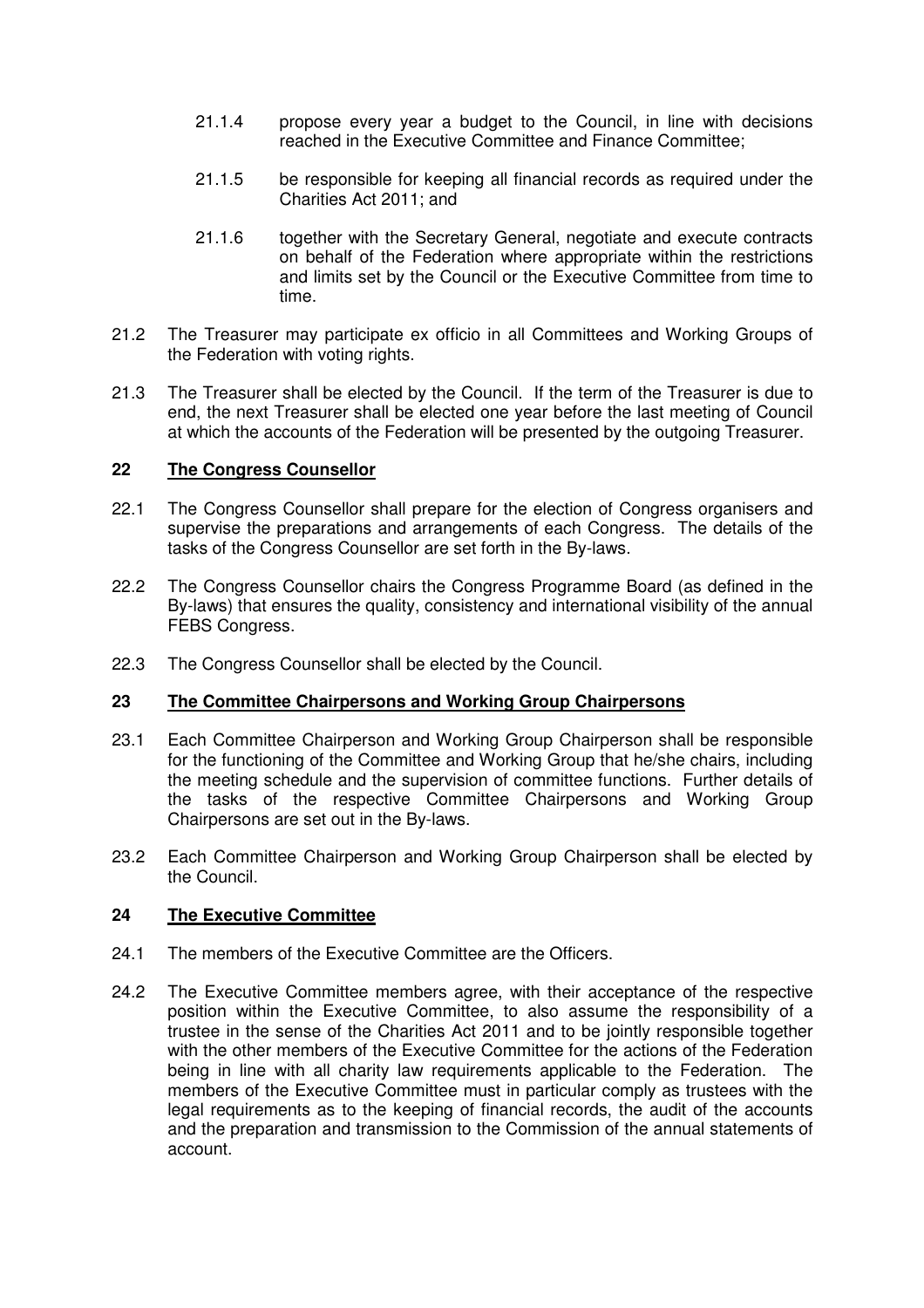- 24.3 The members of the Executive Committee are collectively responsible to the Council for handling the administration of the Federation in agreement with the policies laid down by the Council.
- 24.4 Notwithstanding article 24.2, the Council delegates to the Executive Committee all of its responsibilities with respect to the general control of the Federation, which is vested in the Council, between Council Meetings. The Executive Committee is especially empowered to:
	- 24.4.1 fulfil the Objects of the Federation in accordance with article 4;
	- 24.4.2 administer the assets and property of the Federation;
	- 24.4.3 assist the Secretary General in preparing the Council Meetings;
	- 24.4.4 implement Working Groups and Committees (subject to approval of Council) entrusted with special tasks within the general framework of the Federation;
	- 24.4.5 appoint delegates or representatives of the Federation to scientific conferences or meetings;
	- 24.4.6 execute decisions of the Council;
	- 24.4.7 receive reports from the Finance Committee and all other Committees and Working Groups on a regular basis; and
	- 24.4.8 report to the Council on a regular basis.
- 24.5 Any proposal that would substantially alter the scope or balance of FEBS expenditure needs to be approved by the Council.
- 24.6 The Executive Committee makes decisions based on a majority vote. In case of a tie the Secretary General has two votes.
- 24.7 Should any position held by an Officer become vacant, the Executive Committee shall take immediate action to arrange the appointment of a temporary replacement Officer.
- 24.8 Further details of the organisation of the Executive Committee are set out in the Bylaws.

# **25 The Finance Committee**

- 25.1 The Finance Committee consists of the Treasurer (Chairperson), two persons elected by Council, the Chairperson of the Publications Committee ex officio and the Secretary General ex officio.
- 25.2 The Finance Committee shall assist the Treasurer in all financial matters and in communicating with the Constituent Societies, the Executive Committee and with all other Committees and Working Groups of the Federation. The Finance Committee shall draw up the overall budget and submit it to the Executive Committee and Council for adoption before the start of the financial year. After the end of the financial year, the Finance Committee will prepare the financial report and the annual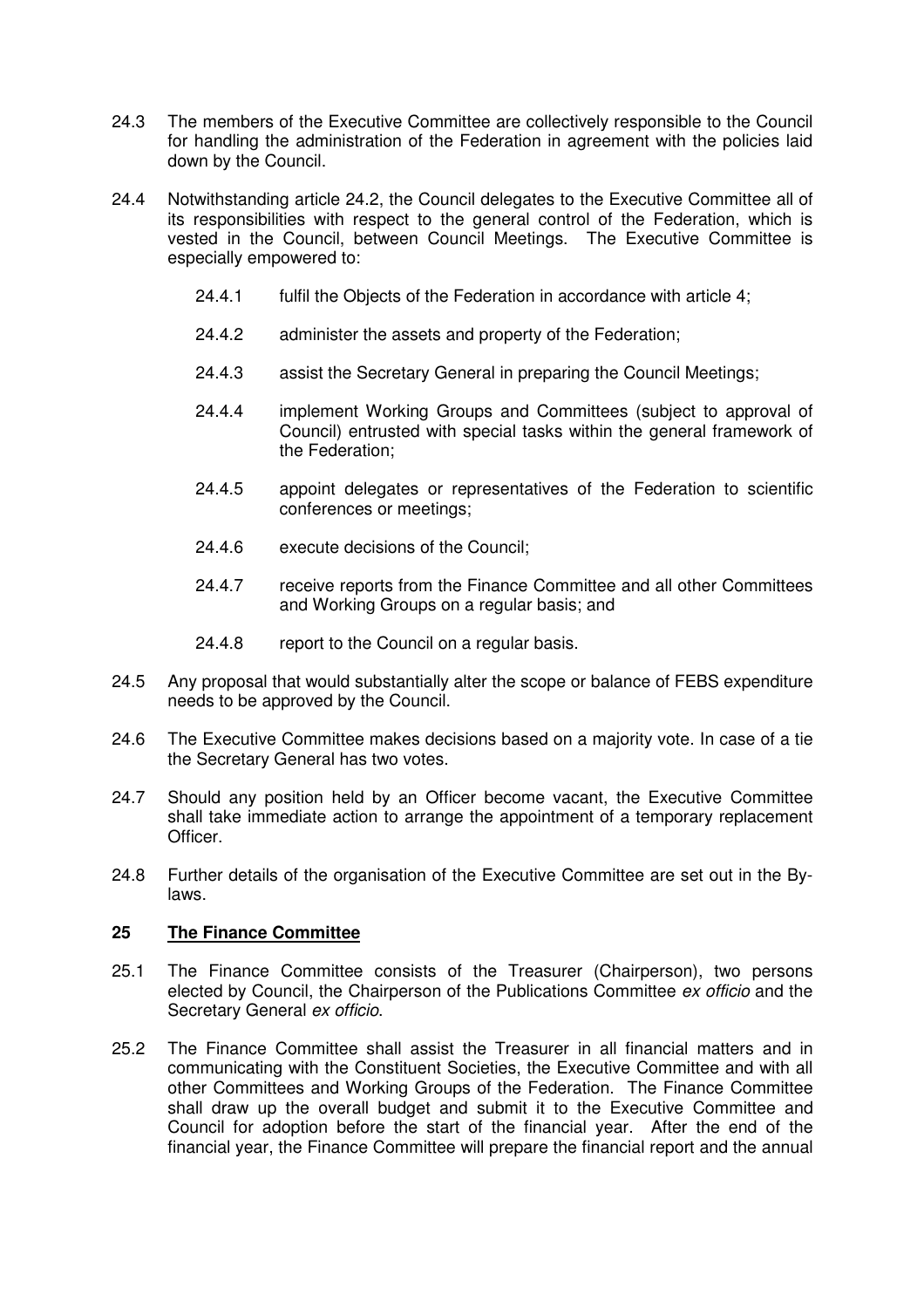accounts. Next year's budget, financial report and annual account of the previous year are presented at a Council meeting in due course.

- 25.3 The Finance Committee shall consider requests from all other Officers in preparing the annual budget.
- 25.4 The Finance Committee must ensure accounting records are kept as required by the Companies Acts and that the accounts are prepared to show a true and fair view and follow accounting standards issued or adopted by the Accounting Standards Board or its successors and adhere to the recommendations of applicable Statements of Recommended Practice.
- 25.5 Further details of the duties of the Finance Committee are set out in the By-laws.
- 25.6 Finance Committee members shall serve for a four year term of service (but this does not apply to the Treasurer, Publications Committee Chairperson or the Secretary General, whose terms shall be in accordance with article 18.2).

#### **26 Other Committees and Working Groups**

- 26.1 In addition to the Executive Committee and the Finance Committee, the Federation has so far established the following Committees:
	- 26.1.1 Advanced Courses Committee;
	- 26.1.2 Education Committee;
	- 26.1.3 Fellowships Committee;
	- 26.1.4 Publications Committee; and
	- 26.1.5 Science and Society Committee.
- 26.2 Further committees may be formed if necessary. Their creation and composition shall be proposed by the Executive Committee and approved by the Council. The working mode of the committees is spelled out in the By-laws.
- 26.3 The formation of Working Groups and their objectives, structure and regulation will be approved by Council.
- 26.4 Committee Members shall serve for a four year term and will not be eligible for reelection in another capacity for at least two years after completion of his or her term of service. The same rule applies to elected members of Working Groups (but does not apply to the Chairpersons of such Working Groups, whose term shall be in accordance with article 18.2).

### **27 Nomination Rules**

- 27.1 Constituent Societies and members of the Executive Committee shall be asked by the Secretary General with a sufficient time lead to nominate relevant candidates for the respective positions to be filled in future and to provide the relevant information on the candidate (including a Curriculum Vitae) on the standard nomination form provided.
- 27.2 The Committee Chairpersons shall inform Council of the qualifications of the candidates needed by the Committee with due regard to geographical and gender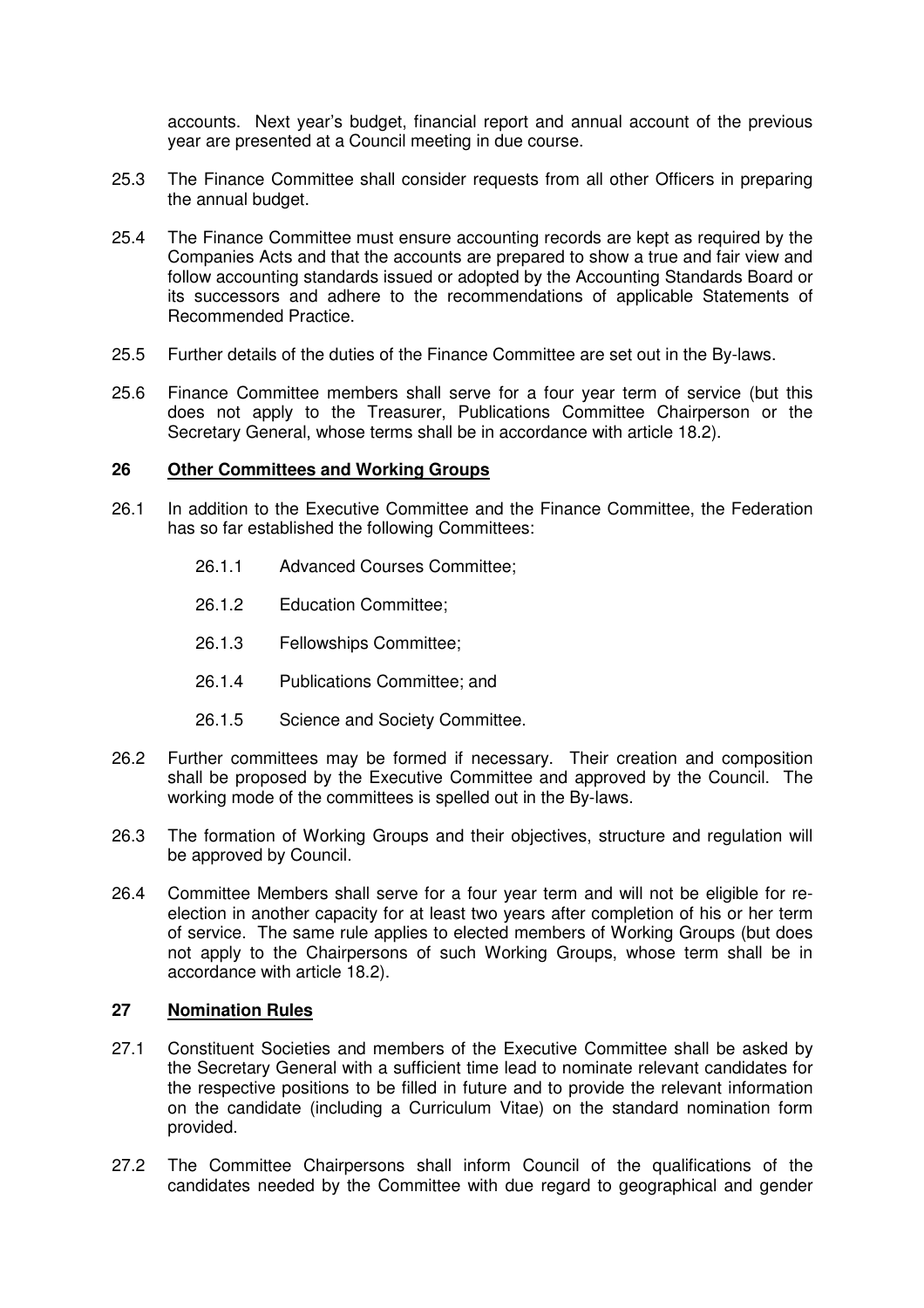representation. The Secretary General shall provide the nomination forms of all the candidates proposed at least three months prior to the Council Meeting at which elections are held. The members of Council may vote for a candidate from among those proposed in due time.

27.3 Persons elected must gain more than 50% of the votes cast by those present and voting. If after two rounds of voting there is no such majority for a candidate, Council must decide how to proceed. [*At the 2019 Council meeting, Council members voted in favour of removing this clause with effect for the Council elections held in 2020 onwards.*]

# **28 Cessation of Officers and Committee Members**

- 28.1 All Officers and Committee Members have to fulfil their duties with due care in accordance with the laws, in particular in accordance with these articles, the By-laws, the Council resolutions and any other rules which the Federation may adopt.
- 28.2 An Officer or Committee Member may be removed from his or her office by a Council decision if he or she:
	- 28.2.1 acts unlawfully;
	- 28.2.2 endangers the reputation of the Federation through his or her behaviour; or
	- 28.2.3 is absent without the permission of the Officers or Committee Members (as applicable) from all their meetings held within a period of six consecutive months and the Officers or Committee Members resolve that his or her office be vacated.

The Officer or Committee Member in question shall be heard by Council before its decision is made.

- 28.3 An Officer or Committee Member shall cease to hold his or her office if he or she:
	- 28.3.1 ceases to be an Officer or Committee Member by virtue of any provision in the Companies Acts or is prohibited by law from being a director;
	- 28.3.2 is disqualified from acting as a trustee by virtue of section 178 of the Charities Act 2011 (or any statutory re-enactment or modification of that provision);
	- 28.3.3 becomes incapable by reason of mental disorder, illness or injury of managing and administering his or her own affairs; or
	- 28.3.4 resigns as an Officer or Committee Member by notice to the Federation (but an Officer's resignation in accordance with this article 28.2.6 will only be effective provided that at least two Officers will remain in office when the notice of resignation is to take effect).

# **29 The Congress**

29.1 The Congress of the Federation shall be held normally at least every year at a place proposed by the hosting Constituent Society and approved by the Council. The Congress Counsellor is responsible for the appropriate preparation of the Congress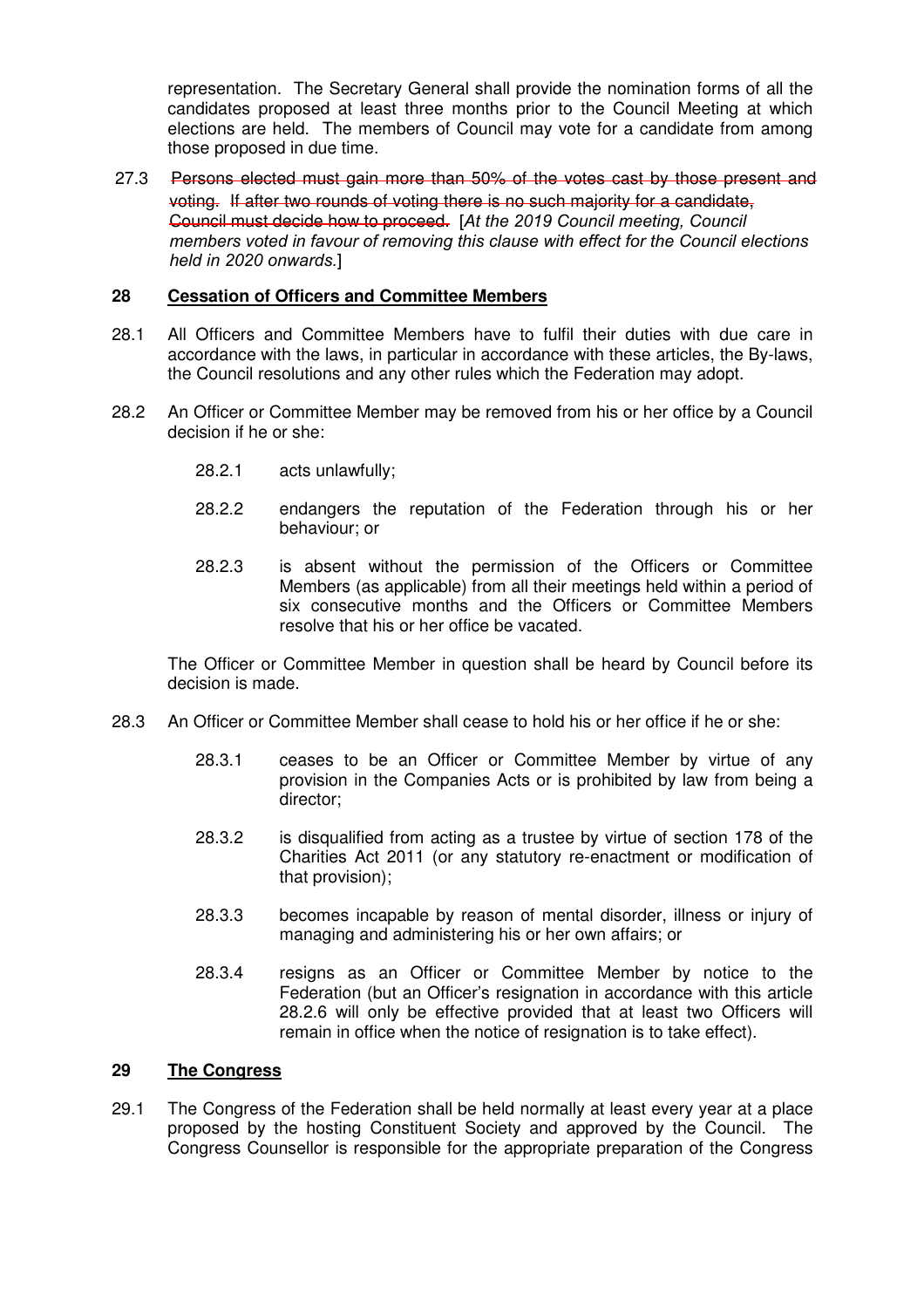in cooperation with the hosting Constituent Society and the Congress Programme Board (as defined in the By-laws).

- 29.2 The Congress of the Federation is a scientific meeting and exhibition and shall provide opportunities for the presentation of original communications, demonstrations and symposia. Further details are set out in the By-laws.
- 29.3 The Congress of the Federation will be financed by registration fees of participants and by sponsoring funds, including specific grants from the Federation approved by Council as proposed by the Executive Committee. The financial arrangements for a Congress are the responsibility of the hosting Constituent Society and approved by the Finance and Executive Committees. They will be represented by the Congress Counsellor as set forth in the By-laws.

#### **30 Statutory Auditors**

- 30.1 The Council shall approve the appointment annually of a firm of statutory auditors who shall report on the accounts of the Federation. The Council may also appoint at its discretion two individuals from among its Constituent Societies to act as auditors. At all times, these auditors may require that the books and all relevant documents or reports are presented to them and they may examine the cash and financial situation of the Federation. All organs of the Federation, in particular the Treasurer and the Finance Committee, must cooperate with both the statutory auditors and any other auditors appointed by the Council (if any).
- 30.2 The statutory auditors may be re-elected.

### **31 Alterations of the articles**

- 31.1 The articles of the Federation may be amended at any Council Meeting by a Special Resolution (which is a resolution passed by a majority of not less than 75% of the Voting Members present and exercising their vote at a meeting present in person or, in the case of Member Societies, by their Delegate), provided that there is a quorum of least three-quarters of the Voting Members.
- 31.2 Proposals for changes of the articles must be submitted to the Executive Committee and the Secretary General at least three months prior to a Council Meeting at which it is intended to hold a vote to amend such articles. The Secretary General shall notify all Constituent Societies of such a proposal at least two months prior to the Council Meeting.
- 31.3 No change shall be made which would extend the Objects of the Federation beyond those set out in article 4.

#### **32 By-laws of the Federation**

- 32.1 The Executive Committee may from time to time make such reasonable and proper rules or bye laws as they may deem necessary or expedient for the proper conduct and management of the Federation (the "**By-laws**").
- 32.2 The Council has the power to alter, add or to repeal the By-laws.
- 32.3 The Executive Committee must adopt such means as they think sufficient to bring the By-laws to the notice of Constituent Societies.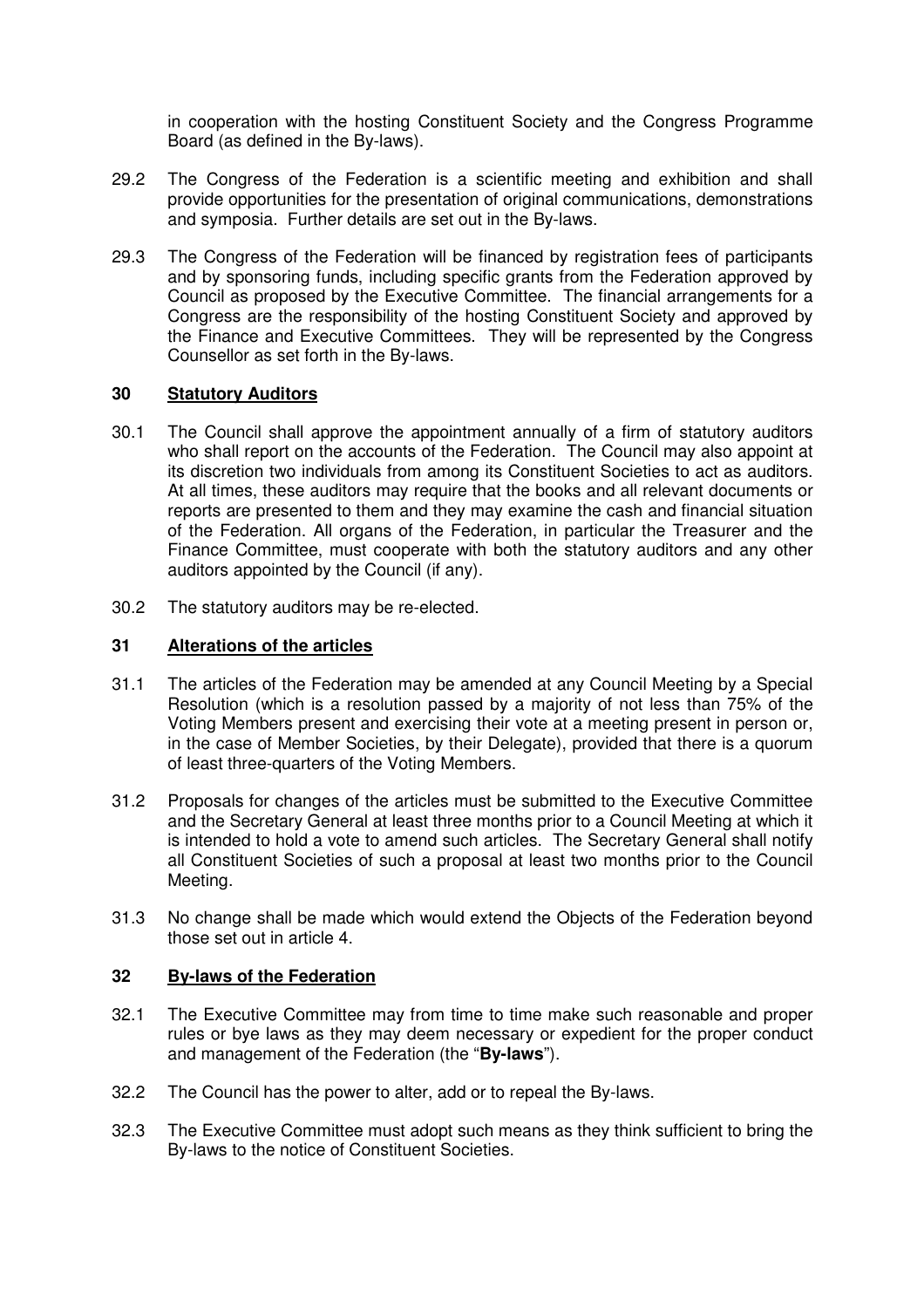- 32.4 The By-laws shall be binding on all Members. No By-law shall be inconsistent with, or shall affect or repeal anything contained in, these articles.
- 32.5 The Executive Committee may amend the By-laws on application by the relevant Committee or Working Group provided that the alterations apply to the operating rules of that Committee or Working Group. Budgetary amendments should be supported by the Executive Committee. Any amendment which would substantially alter the scope or purposes of a Committee or Working Group would need the approval of Council.

# **33 The dissolution or merger of the Federation**

- 33.1 A resolution to dissolve or merge the Federation can only be passed by a Council Meeting by a Special Resolution (which is a resolution passed by a majority of not less than 75% of the Voting Members present and exercising their vote at a meeting present in person or, in the case of Member Societies, by their Delegate), provided that there is a quorum of at least three quarters of the Voting Members. A motivated proposal for dissolution must be submitted in writing to the Secretary General at least four months before the Council meeting.
- 33.2 If at any time a Council resolution to dissolve or merge the Federation is passed, the Officers will remain in office as charity trustees and will be responsible for the orderly winding up of the Federation's affairs. They shall send to the Commission a final report and statement of account relating to the Federation once the winding up is completed.
- 33.3 On the dissolution or merger of the Federation any surplus assets of the Federation shall be transferred to a body or bodies having aims similar to those of the Federation or for charitable purposes.

#### **34 Remuneration of Officers**

The Officers must not be paid any remuneration unless it is authorised by article 7.

#### **35 Validity of Officers' and Committee Member's decisions**

- 35.1 Subject to article 35.2, all acts done by the Executive Committee, or of a Committee and Working Group, shall be valid notwithstanding the participation in any vote of an Officer and/or Committee Member who:
	- 35.1.1 was disqualified from holding office;
	- 35.1.2 had previously retired or who had been obliged by the constitution to vacate office; and/or
	- 35.1.3 was not entitled to vote on the matter, whether by reason of a conflict of interests or otherwise,

if without:

- 35.1.4 the vote of that Officer and/or Committee Member; and
- 35.1.5 that Officer and/or Committee Member being counted in the quorum,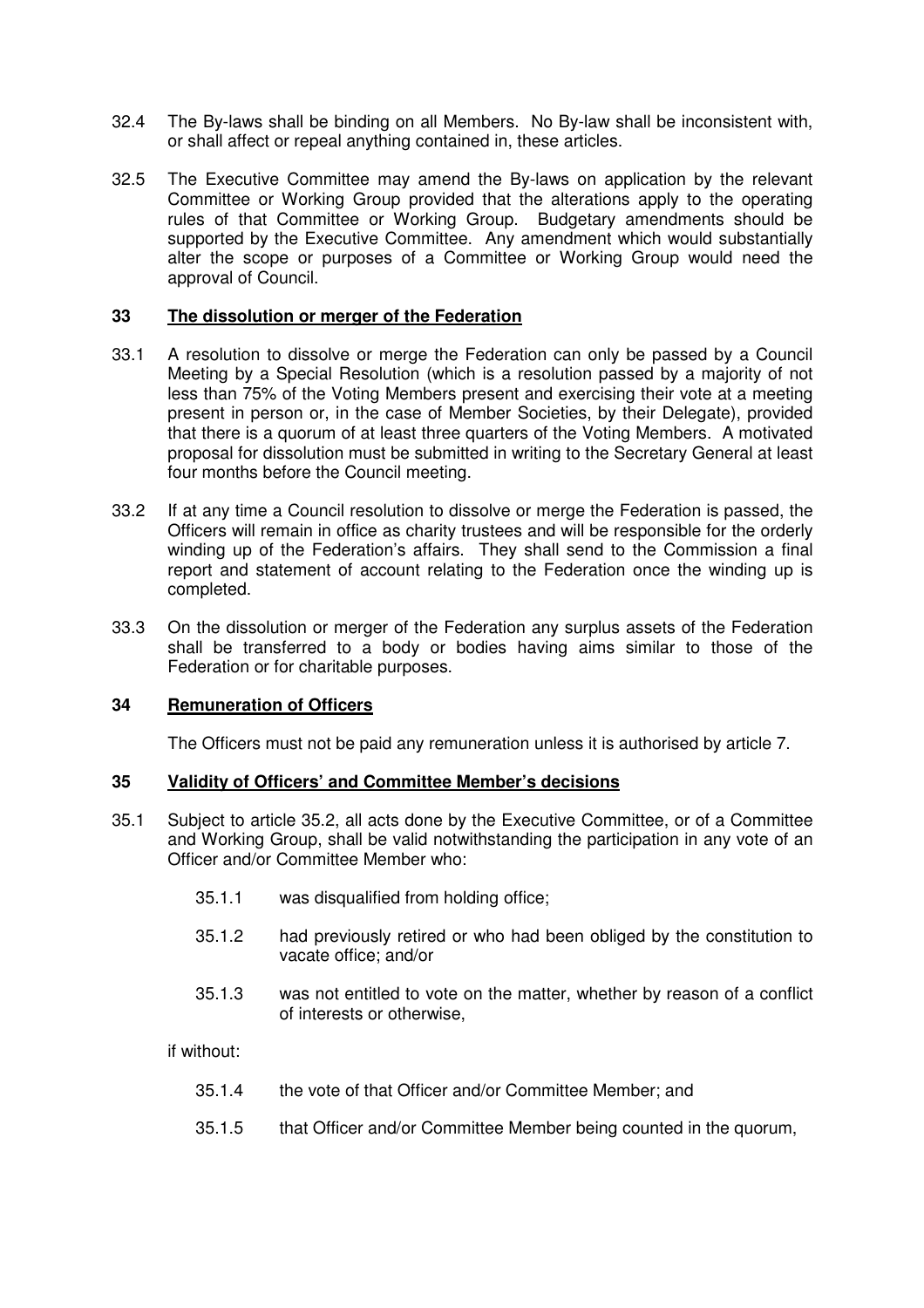the decision has been made by a majority of the Officers and/or Committee Members participating at a quorate meeting.

35.2 Article 35.1 does not permit an Officer or connected person to keep any benefit that may be conferred upon him or her by a resolution of the Executive Committee or of a Committee or Working Group if, but for article 35.1, the resolution would have been void, or if the Officer has not complied with article 8.

#### **36 Minutes**

- 36.1 The Federation must keep minutes of all:
	- 36.1.1 elections of Officers and Committee Members made by the Council;
	- 36.1.2 proceedings at meetings of the Council;
	- 36.1.3 meetings of the Executive Committee, Committees and Working Groups including:
		- (i) the names of those present at the meeting;
		- (ii) the decisions made at the meetings; and
		- (iii) where appropriate the reasons for the decisions.

# **37 Annual Report and Return and Register of Charities**

- 37.1 The Officers must comply with the requirements of the Charities Act 2011 with regard to the:
	- 37.1.1 transmission of a copy of the statements of account to the Commission;
	- 37.1.2 preparation of an Annual Report and the transmission of a copy of it to the Commission; and
	- 37.1.3 preparation of an Annual Return and its transmission to the Commission.
- 37.2 The Officers must notify the Commission promptly of any changes to the Federation's entry on the Central Register of Charities.

#### **38 Means of communication to be used**

- 38.1 Subject to the articles, anything sent or supplied by or to the Federation under the articles may be sent or supplied in any way in which the Companies Act 2006 provides for documents or information which are authorised or required by any provision of that Act to be sent or supplied by or to the Federation.
- 38.2 Subject to the articles, any notice or document to be sent or supplied to an Officer in connection with the taking of decisions by Officers may also be sent or supplied by the means by which that Officer has asked to be sent or supplied with such notices or documents for the time being.
- 38.3 Any notice to be given to or by any person pursuant to the articles: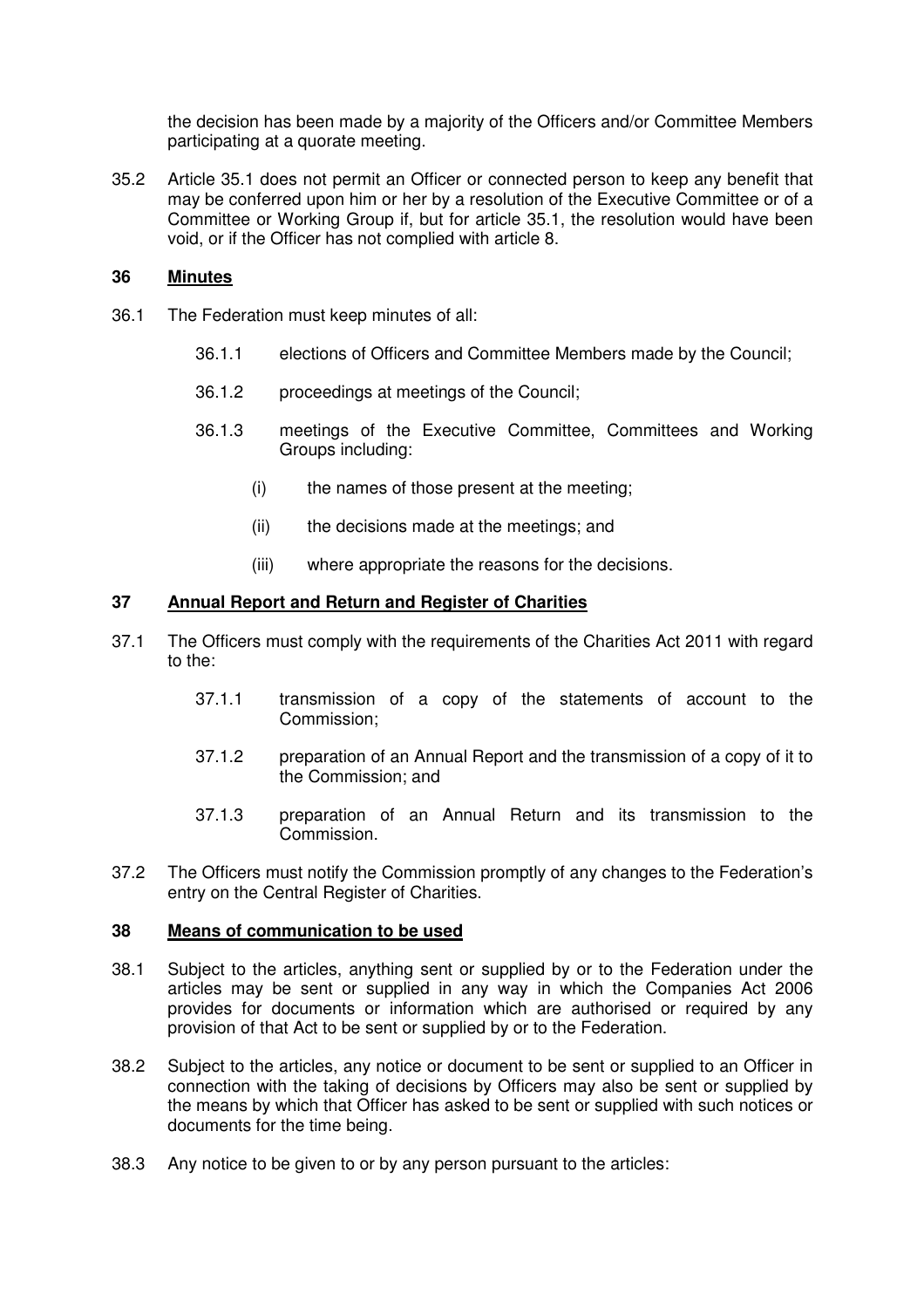- 38.3.1 must be in writing; or
- 38.3.2 must be given in electronic form.
- 38.4 The Federation may give any notice to a Constituent Society either:
	- 38.4.1 personally;
	- 38.4.2 by sending it by post in a prepaid envelope addressed to the Constituent Society at the Constituent Society's address;
	- 38.4.3 by leaving it at the address of the Constituent Society;
	- 38.4.4 by giving it in electronic form to the Constituent Society's address; or
	- 38.4.5 by placing the notice on a website and providing the Constituent Society with a notification in writing or in electronic form of the presence of the notice on the website.
- 38.5 A Constituent Society who does not register an address with the Federation shall not be entitled to receive any notice from the Federation.
- 38.6 A Constituent Society whose Delegate is present in person at any meeting of the Federation shall be deemed to have received notice of the meeting and of the purposes for which it was called.
- 38.7 Proof that an envelope containing a notice was properly addressed, prepaid and posted shall be conclusive evidence that the notice was given.
- 38.8 Proof that an electronic form of notice was given shall be conclusive where the Federation can demonstrate that it was properly addressed and sent, in accordance with section 1147 of the Companies Act 2006.

# **39 Indemnity**

- 39.1 The Federation shall indemnify any relevant Officer against any liability incurred by him or her or it in that capacity, to the extent permitted by sections 232 to 234 of the Companies Act 2006.
- 39.2 In this article a "**relevant Officer**" means any Officer or former Officer of the Federation.

# **40 Disputes**

If a dispute arises between Members about the validity or propriety of anything done by Members under these articles, and the dispute cannot be resolved by agreement, the parties to the dispute must first try in good faith to settle the dispute by mediation before resorting to litigation.

# **41 Interpretation**

- 41.1 In article 7, article 9.2 and article 35.2, "**connected person**" means:
	- 41.1.1 a child, parent, grandchild, grandparent, brother or sister of the Officer;